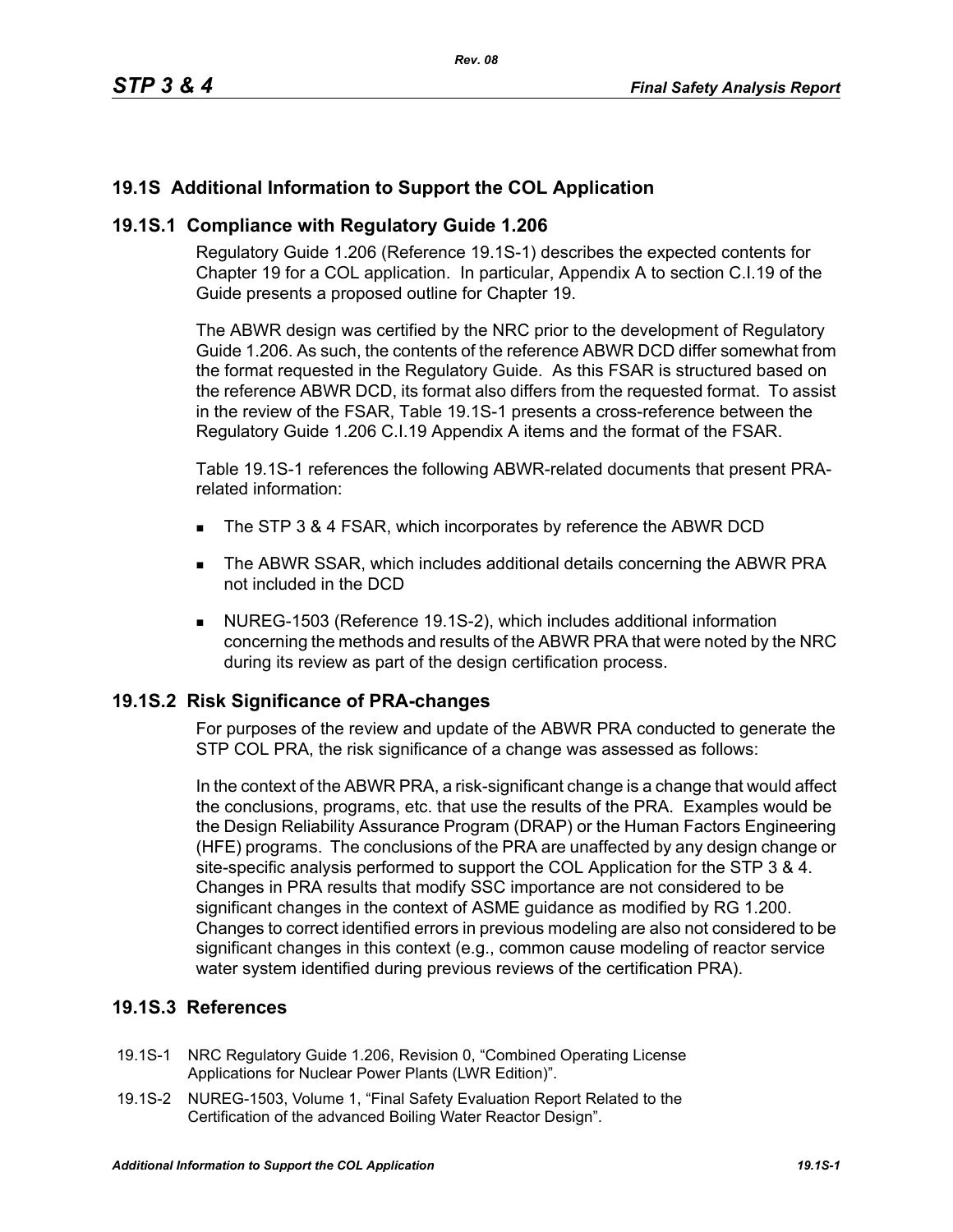|                                                                 |                                                         | Table 19.1S-1 Cross-Reference to Regulatory Guide 1.206 Requirements                                                                                                                                                 |                                                                                                                                                                                                                                                                                                                                                                                                                                                                                                                                                                          |  |
|-----------------------------------------------------------------|---------------------------------------------------------|----------------------------------------------------------------------------------------------------------------------------------------------------------------------------------------------------------------------|--------------------------------------------------------------------------------------------------------------------------------------------------------------------------------------------------------------------------------------------------------------------------------------------------------------------------------------------------------------------------------------------------------------------------------------------------------------------------------------------------------------------------------------------------------------------------|--|
| <b>FSAR</b><br>Chapter /<br><b>Section</b>                      | <b>Chapter/Section Title</b><br>R.G. 1.206 Requirements |                                                                                                                                                                                                                      | <b>Location Within the ABWR-related PRA Documents</b>                                                                                                                                                                                                                                                                                                                                                                                                                                                                                                                    |  |
| 19.0<br>PROBABILISTIC RISK<br>ASSESSMENT AND<br>SEVERE ACCIDENT |                                                         | Describe the purpose and objectives of the<br>plant-specific PRA and severe accident<br>evaluations.                                                                                                                 | SSAR/FSAR 19.1, 19.2                                                                                                                                                                                                                                                                                                                                                                                                                                                                                                                                                     |  |
|                                                                 | <b>EVALUATION</b>                                       | Address the requirements in 10 CFR Part 52<br>and 10 CFR Part 50, as well as the related<br>Commission policies and positions.                                                                                       | <b>SSAR/FSAR 19.6, 19A</b>                                                                                                                                                                                                                                                                                                                                                                                                                                                                                                                                               |  |
|                                                                 |                                                         | Address the objectives identified in Section<br>C.I.19.2 of RG 1.206                                                                                                                                                 | SSAR/FSAR 19.8, 19D.7, 19.6.2, 19.6.8, 19.8, STP COLA<br>update, 19.7, 19.11 The commitment for the PRA<br>Maintenance and Upgrade Program which is based on the<br>STP Unit 1 & 2 program. This program already supports the<br>regulatory oversight processes [e.g., Mitigating Systems<br>Performance Index (MSPI), Significance Determination<br>Process (SDP)], applications associated with plant<br>operations (e.g., technical specifications, reliability<br>assurance, human factors, Maintenance Rule) and several<br>significant risk-informed applications. |  |
|                                                                 |                                                         | Identify the structure of Chapter 19                                                                                                                                                                                 | SSAR/FSAR 19.1.2                                                                                                                                                                                                                                                                                                                                                                                                                                                                                                                                                         |  |
| 19.1                                                            | <b>Probabilistic Risk</b><br>Assessment                 | Identify the specific PRA information that is<br>docketed (i.e., included in the application), as<br>opposed to information that is retained by the<br>applicant, but available to support NRC reviews<br>and audits | SSAR/FSAR 19.1.2                                                                                                                                                                                                                                                                                                                                                                                                                                                                                                                                                         |  |
| 19.1.1                                                          | Uses and Applications of<br>the PRA                     | N/A                                                                                                                                                                                                                  |                                                                                                                                                                                                                                                                                                                                                                                                                                                                                                                                                                          |  |
| 19.1.1.1                                                        | Design Phase                                            | Describe the use of the PRA in the design<br>phase (through design certification, as<br>appropriate)                                                                                                                 | SSAR/FSAR 19.7, 19.10, 19.13                                                                                                                                                                                                                                                                                                                                                                                                                                                                                                                                             |  |
|                                                                 |                                                         | Include FSAR cross-references to specific<br>program descriptions, as appropriate                                                                                                                                    | SSAR/FSAR 19.4                                                                                                                                                                                                                                                                                                                                                                                                                                                                                                                                                           |  |
| 19.1.1.2                                                        | <b>COL Application Phase</b>                            | N/A                                                                                                                                                                                                                  |                                                                                                                                                                                                                                                                                                                                                                                                                                                                                                                                                                          |  |
|                                                                 |                                                         |                                                                                                                                                                                                                      |                                                                                                                                                                                                                                                                                                                                                                                                                                                                                                                                                                          |  |

*Rev. 08*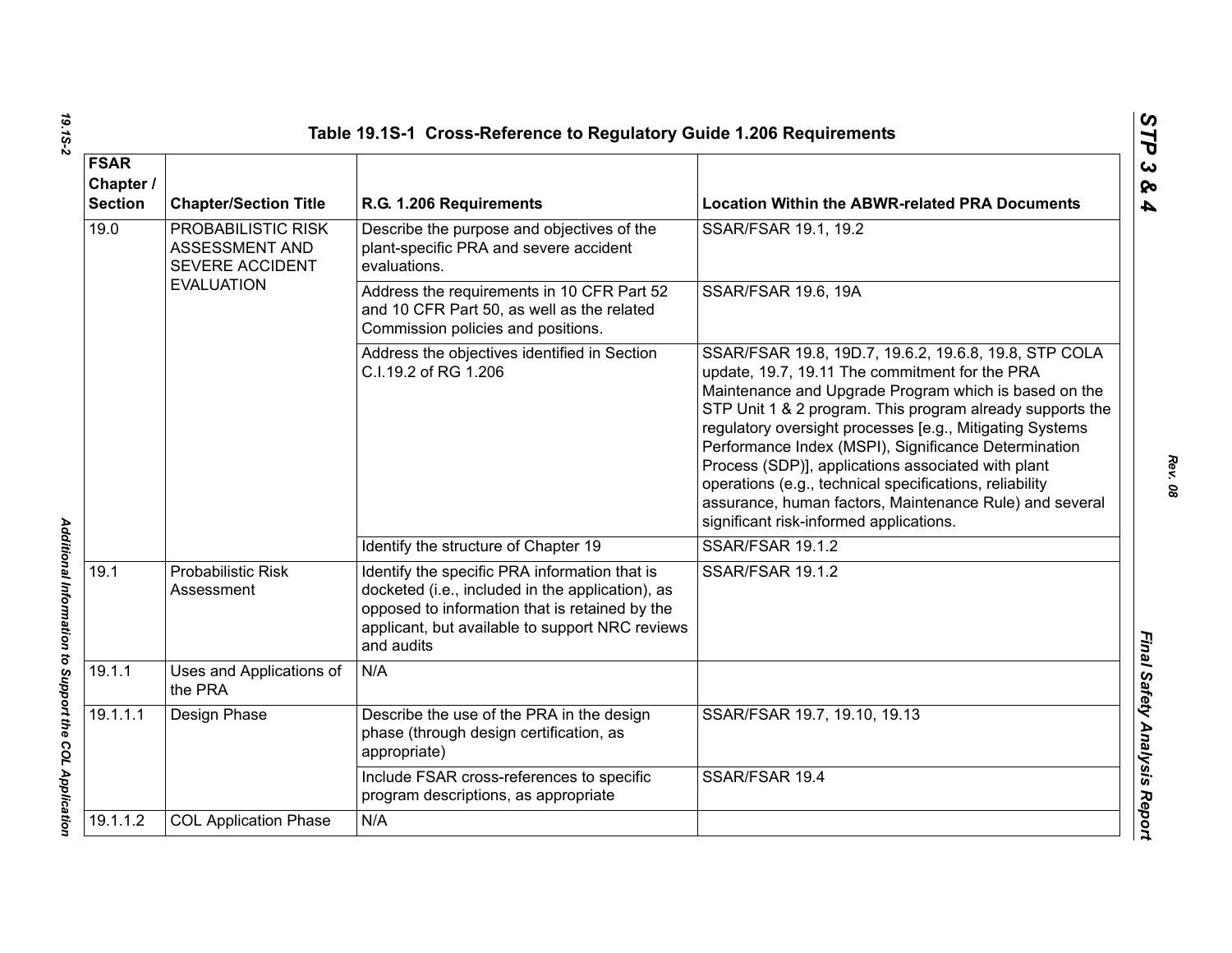| <b>FSAR</b><br>Chapter /<br><b>Section</b> | <b>Chapter/Section Title</b>                  | R.G. 1.206 Requirements                                                                                                                                                                                  | <b>Location Within the ABWR-related PRA Documents</b>                                                                                                             |
|--------------------------------------------|-----------------------------------------------|----------------------------------------------------------------------------------------------------------------------------------------------------------------------------------------------------------|-------------------------------------------------------------------------------------------------------------------------------------------------------------------|
| 19.1.1.2.1                                 | Use of PRA in Support of<br>Licensee Programs | Describe the use of the PRA in the COL<br>application phase, and specifically, its use in<br>support of other licensee programs (e.g., human<br>factors program, severe accident management<br>program). | The PRA was reviewed and updated for site-specific<br>features and design refinements as well as providing input<br>to the DRAP, ORAP and HFE programs. See below |
|                                            |                                               | Include FSAR cross-references to specific<br>program descriptions, as appropriate                                                                                                                        | SSAR/FSAR 17.4 DRAP, 17.6 ORAP<br>SSAR/FSAR 18.3.3, 18H1 HFE<br>SSAR/FSAR 19D.7, 19.11                                                                            |
|                                            | 19.1.1.2.2   Risk-Informed<br>Applications    | Identify and describe specific risk-informed<br>applications being implemented during the COL<br>application phase                                                                                       | N/A. No risk-informed applications are submitted at this<br>stage                                                                                                 |
|                                            |                                               | Include FSAR cross-references to specific<br>program descriptions (e.g., 10 CFR 50.69<br>implementation, NFPA-806 implementation), as<br>appropriate                                                     | N/A. No risk-informed applications are submitted at this<br>stage                                                                                                 |
| 19.1.1.3                                   | <b>Construction Phase</b>                     | Describe the use of the PRA in the construction<br>phase (from issuance of the COL up to initial<br>fuel loading).                                                                                       | SSAR/FSAR 17.4 DRAP                                                                                                                                               |
|                                            |                                               | Include FSAR cross-references to specific<br>program descriptions, as appropriate                                                                                                                        | SSAR/FSAR 17.4 DRAP                                                                                                                                               |
| 19.1.1.3.1                                 | Use of PRA in Support of<br>Licensee Programs | Describe the use of the PRA in the construction<br>phase to support of other licensee programs<br>(e.g., human factors program).                                                                         | <b>FSAR 18.3.3, 18H HFE</b>                                                                                                                                       |
|                                            |                                               | Include FSAR cross-references to specific<br>program descriptions, as appropriate                                                                                                                        | FSAR 18.3.3, 18H HFE                                                                                                                                              |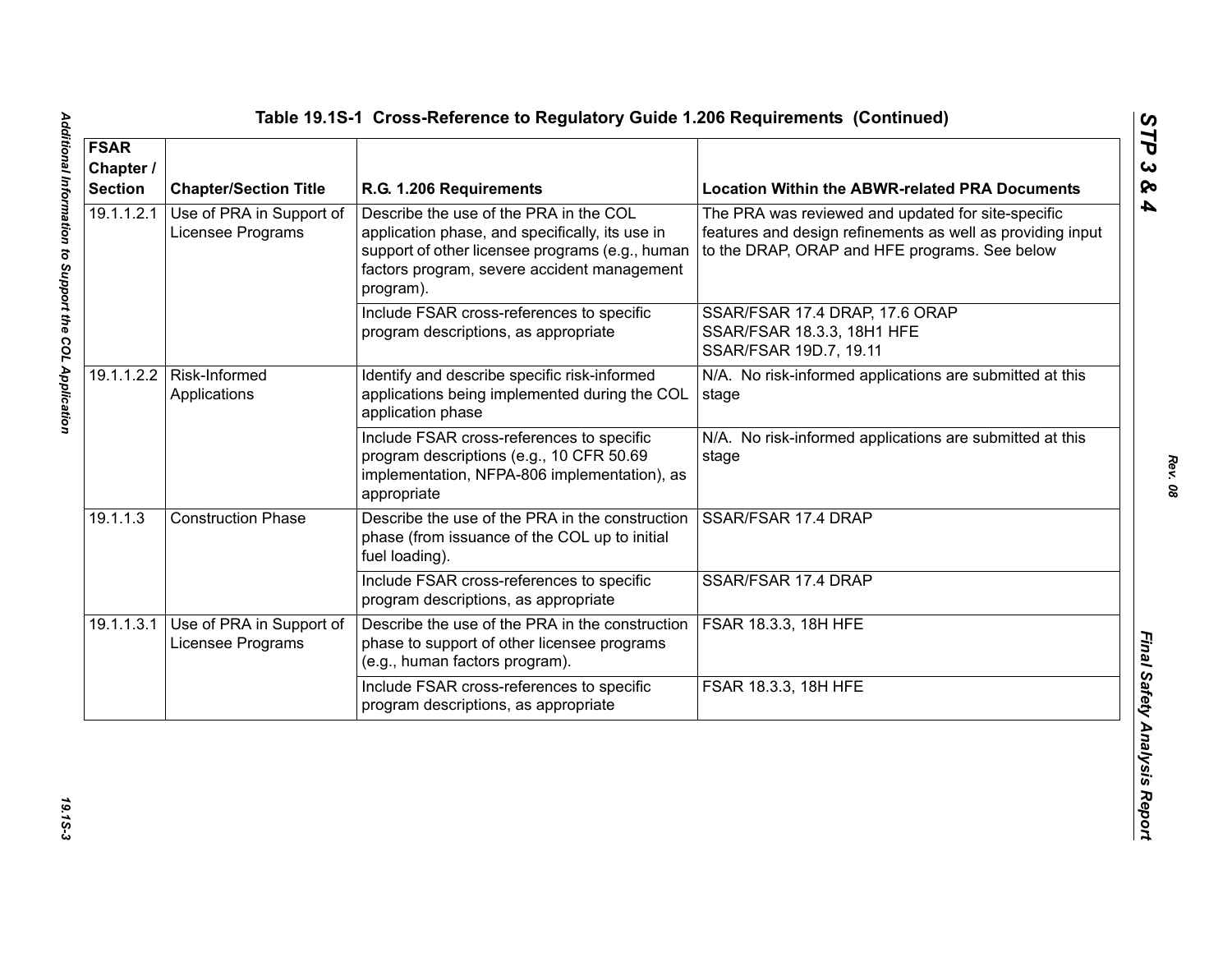| <b>FSAR</b><br>Chapter /<br><b>Section</b> | <b>Chapter/Section Title</b>                  | R.G. 1.206 Requirements                                                                                                                                                                                                                            | <b>Location Within the ABWR-related PRA Documents</b>             |
|--------------------------------------------|-----------------------------------------------|----------------------------------------------------------------------------------------------------------------------------------------------------------------------------------------------------------------------------------------------------|-------------------------------------------------------------------|
| 19.1.1.3.2                                 | Risk-Informed<br>Applications                 | Identify and describe specific risk-informed<br>applications that will be implemented during the<br>construction phase                                                                                                                             | N/A at COL Application Stage                                      |
|                                            |                                               | Include FSAR cross-references to specific<br>program descriptions (e.g., 10 CFR 50.69<br>implementation, NFPA-806 implementation), as<br>appropriate.                                                                                              | N/A at COL Application Stage                                      |
| 19.1.1.4                                   | <b>Operational Phase</b>                      | Describe the use of the PRA during plant<br>operations (commencing with initial fuel loading<br>and continuing through plant commercial<br>operation).                                                                                             | FSAR 17.6 Maintenance Rule                                        |
|                                            |                                               | Include FSAR cross-references to specific<br>program descriptions, as appropriate                                                                                                                                                                  | FSAR 17.6 Maintenance Rule                                        |
| 19.1.1.4.1                                 | Use of PRA in Support of<br>Licensee Programs | Describe the use of the PRA during plant<br>operations to support of other licensee<br>programs (e.g., Maintenance Rule, interface<br>with the ROP, reliability assurance program,<br>human factors program, severe accident<br>management program | FSAR 17.4 Reliability Assurance Program, 17.6<br>Maintenance Rule |
|                                            |                                               | Include FSAR cross-references to specific<br>program descriptions, as appropriate                                                                                                                                                                  | FSAR 17.4 Reliability Assurance Program, 17.6<br>Maintenance Rule |
| 19.1.1.4.2                                 | Risk-Informed<br>Applications                 | Identify and describe specific risk-informed<br>applications that have been implemented during<br>the operational phase                                                                                                                            | N/A at COL Application Stage                                      |
|                                            |                                               | Include FSAR cross-references to specific<br>program descriptions (e.g., risk-informed ISI,<br>risk-informed IST, 10 CFR 50.69<br>implementation, NFPA-806 implementation), as<br>appropriate                                                      | N/A at COL Application Stage                                      |

19.15-4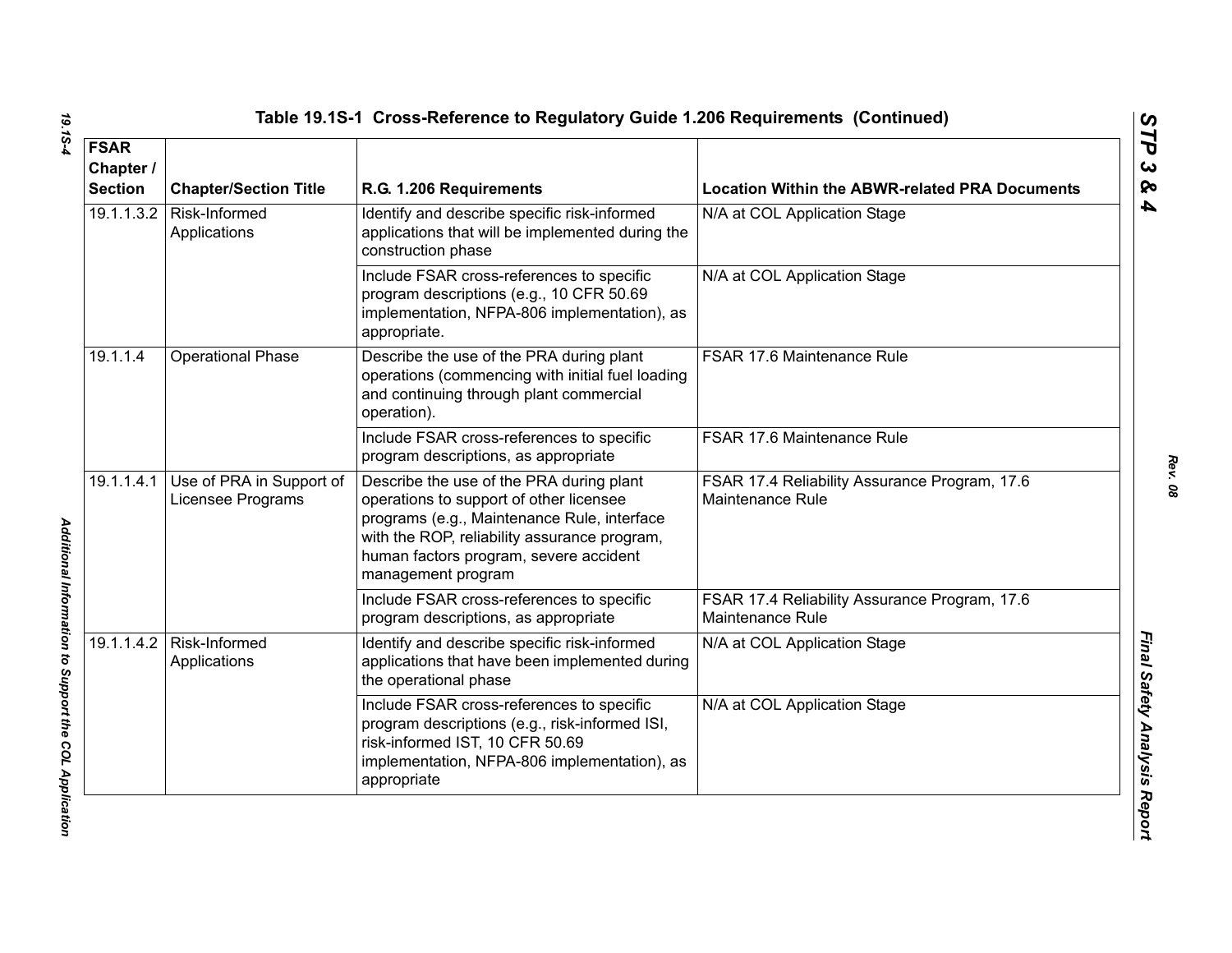| Table 19.1S-1 Cross-Reference to Regulatory Guide 1.206 Requirements (Continued) |                                                                                                                                           |                                                                                                                                                                                                                        |                                                       |  |
|----------------------------------------------------------------------------------|-------------------------------------------------------------------------------------------------------------------------------------------|------------------------------------------------------------------------------------------------------------------------------------------------------------------------------------------------------------------------|-------------------------------------------------------|--|
| <b>FSAR</b><br>Chapter /<br><b>Section</b>                                       | <b>Chapter/Section Title</b><br>R.G. 1.206 Requirements                                                                                   |                                                                                                                                                                                                                        | <b>Location Within the ABWR-related PRA Documents</b> |  |
| 19.1.2                                                                           | Quality of the PRA                                                                                                                        | Discuss the quality of the PRA in the context of<br>its uses and the risk-informed applications<br>identified in Section 19.1.1                                                                                        | NUREG-1503 19.1.4                                     |  |
| 19.1.2.1                                                                         | PRA Scope                                                                                                                                 | Describe the scope of the PRA as discussed in<br>Section C.I.19.3                                                                                                                                                      | SSAR/FSAR 19.7, 19.10, 19.13                          |  |
| 19.1.2.2                                                                         | <b>PRA Level of Detail</b>                                                                                                                | Characterize the PRA's level of detail as<br>discussed in Section C.I.19.4                                                                                                                                             | <b>SSAR/FSAR 19.2.3</b>                               |  |
| 19.1.2.3                                                                         | <b>PRA Technical Adequacy</b>                                                                                                             | Describe the technical adequacy of the PRA as<br>discussed in Section C.I.19.5                                                                                                                                         | NUREG-1503 19.1.3.9.1                                 |  |
| 19.1.2.4                                                                         | PRA Maintenance and<br>Upgrade                                                                                                            | Describe the PRA maintenance and upgrading<br>program as discussed in Section C.I.19.7.                                                                                                                                | <b>FSAR 19.4S</b>                                     |  |
| 19.1.3                                                                           | Special<br>Design/Operational<br>Features                                                                                                 | Address the design and operational features<br>intended to improve plant safety, thus reducing<br>risk when compared to currently operating<br>nuclear power plants                                                    | SSAR/FSAR 19.7, 19.8                                  |  |
| 19.1.3.1                                                                         | Design/Operational<br><b>Features for Preventing</b><br>Core Damage                                                                       | Describe the key preventive features that are<br>intended to minimize initiation of plant<br>transients, arrest the progression of plant<br>transients once they start, and prevent severe<br>accidents (core damage). | SSAR/FSAR 19.6.2, 19.6.7, 19.6.3, 19.8                |  |
| 19.1.3.2                                                                         | Design/Operational<br>Features for Mitigating the<br><b>Consequences of Core</b><br>Damage and Preventing<br>Releases from<br>Containment | Describe the key mitigative features that are<br>intended to arrest progression of the core<br>damage event and maintain the integrity of the<br>reactor vessel and containment pressure<br>boundary                   | SSAR/FSAR 19.6.3                                      |  |
| 19.1.3.3                                                                         | Design/Operational<br>Features for Mitigating the<br>Consequences of<br>Releases from<br>Containment                                      | Describe the mitigating features that are<br>intended to terminate releases from containment<br>and minimize offsite doses/consequences                                                                                | SSAR/FSAR 19E.2.8.1, 19E.2.8.1.7                      |  |

*STP 3 & 4*

19.15-5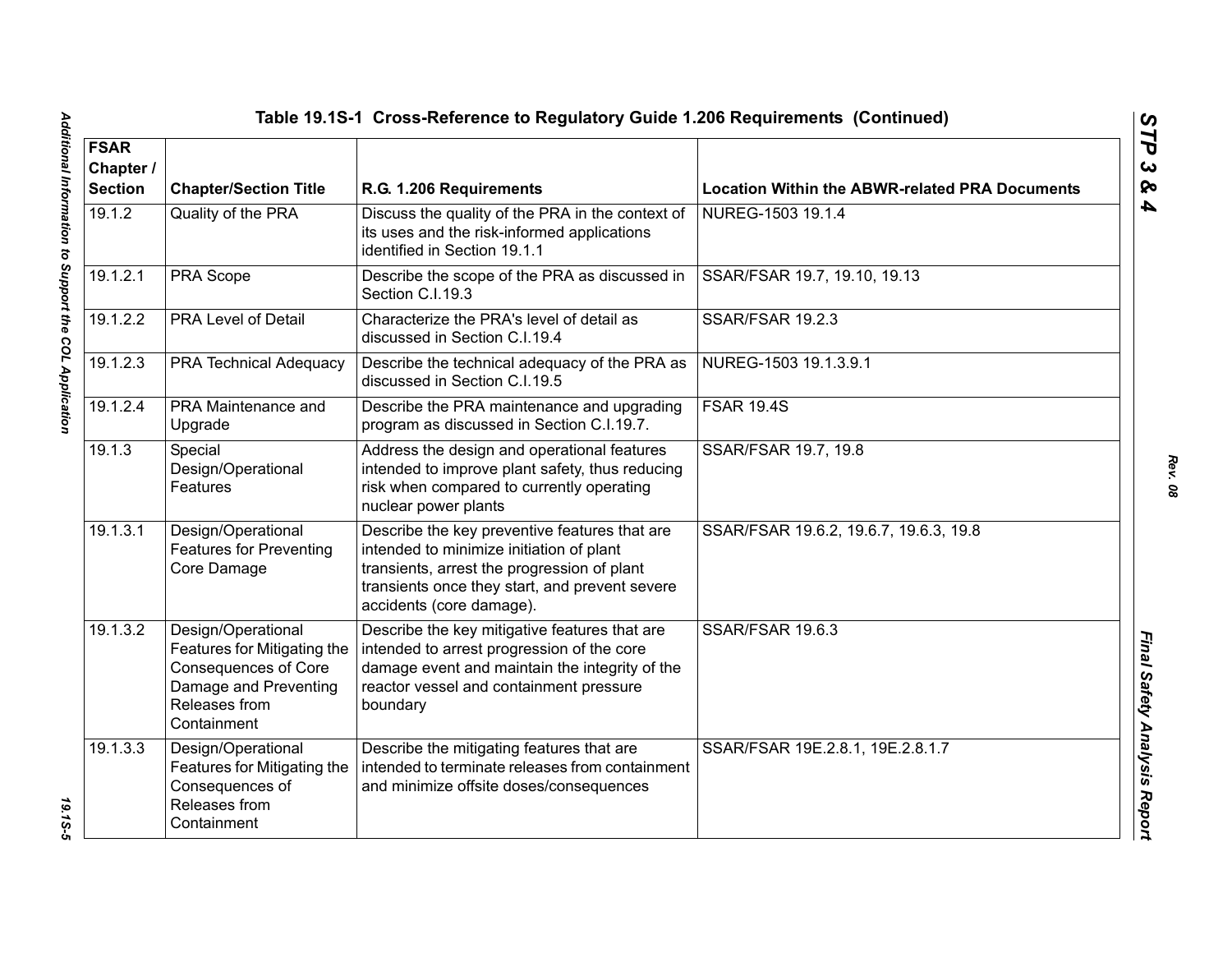| 19.1.3.4<br>Uses of the PRA in the<br>Identify features and requirements introduced to<br>SSAR/FSAR 19.8. 19.7<br>reduce or eliminate the known weaknesses/<br><b>Design Process</b><br>vulnerabilities in current reactor designs<br>SSAR/FSAR 19. 11, 19.7.1, 19B.2.35<br>Indicate the effect of new design features and<br>operational strategies on plant risk<br>Identify PRA-based insights and assumptions<br>SSAR/FSAR 19.8, 19.11<br>used to develop design requirements<br>19.1.4<br>Safety Insights from the<br>Describe the internal events PRA for operations<br>See subsections below<br>Internal Events PRA for<br>at power, including its results<br><b>Operations at Power</b><br>Organize the information as indicated in<br>See subsections below<br>Sections 19.1.4.1 and 19.1.4.2 below<br>19.1.4.1<br>Level 1 Internal Events<br>Describe the Level 1 internal events PRA for<br>See subsections below<br>PRA for Operations at<br>operations at power, including its results<br>Power<br>Organize the information as indicated in<br>See subsections below<br>Sections 19.1.4.1.1 and 19.1.4.1.2 below | <b>FSAR</b><br>Chapter /<br><b>Section</b> | <b>Chapter/Section Title</b> | R.G. 1.206 Requirements | <b>Location Within the ABWR-related PRA Documents</b> |
|-------------------------------------------------------------------------------------------------------------------------------------------------------------------------------------------------------------------------------------------------------------------------------------------------------------------------------------------------------------------------------------------------------------------------------------------------------------------------------------------------------------------------------------------------------------------------------------------------------------------------------------------------------------------------------------------------------------------------------------------------------------------------------------------------------------------------------------------------------------------------------------------------------------------------------------------------------------------------------------------------------------------------------------------------------------------------------------------------------------------------------|--------------------------------------------|------------------------------|-------------------------|-------------------------------------------------------|
|                                                                                                                                                                                                                                                                                                                                                                                                                                                                                                                                                                                                                                                                                                                                                                                                                                                                                                                                                                                                                                                                                                                               |                                            |                              |                         |                                                       |
|                                                                                                                                                                                                                                                                                                                                                                                                                                                                                                                                                                                                                                                                                                                                                                                                                                                                                                                                                                                                                                                                                                                               |                                            |                              |                         |                                                       |
|                                                                                                                                                                                                                                                                                                                                                                                                                                                                                                                                                                                                                                                                                                                                                                                                                                                                                                                                                                                                                                                                                                                               |                                            |                              |                         |                                                       |
|                                                                                                                                                                                                                                                                                                                                                                                                                                                                                                                                                                                                                                                                                                                                                                                                                                                                                                                                                                                                                                                                                                                               |                                            |                              |                         |                                                       |
|                                                                                                                                                                                                                                                                                                                                                                                                                                                                                                                                                                                                                                                                                                                                                                                                                                                                                                                                                                                                                                                                                                                               |                                            |                              |                         |                                                       |
|                                                                                                                                                                                                                                                                                                                                                                                                                                                                                                                                                                                                                                                                                                                                                                                                                                                                                                                                                                                                                                                                                                                               |                                            |                              |                         |                                                       |
|                                                                                                                                                                                                                                                                                                                                                                                                                                                                                                                                                                                                                                                                                                                                                                                                                                                                                                                                                                                                                                                                                                                               |                                            |                              |                         |                                                       |
|                                                                                                                                                                                                                                                                                                                                                                                                                                                                                                                                                                                                                                                                                                                                                                                                                                                                                                                                                                                                                                                                                                                               |                                            |                              |                         |                                                       |

19.15-6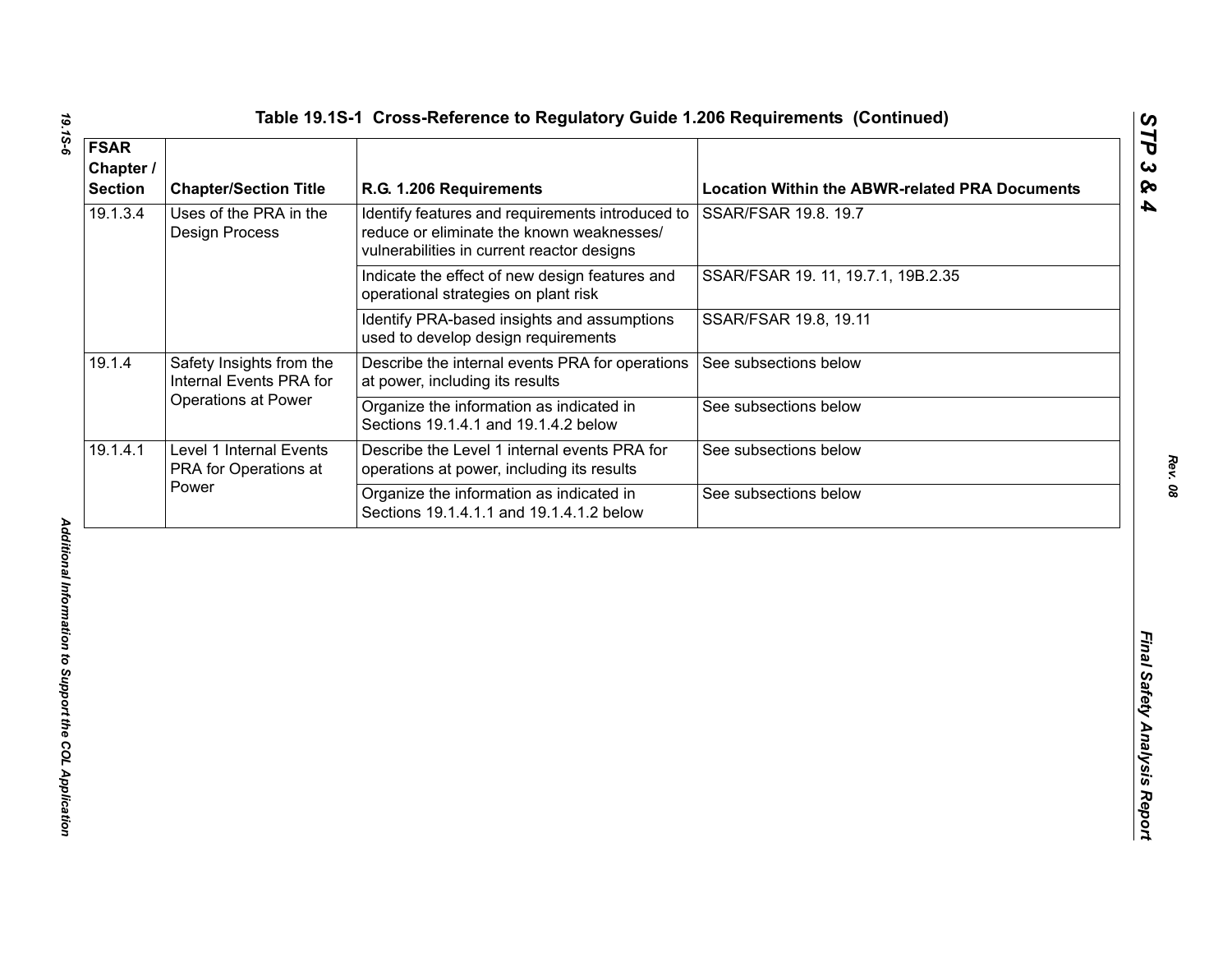| <b>FSAR</b><br>Chapter /<br><b>Section</b> | <b>Chapter/Section Title</b>                                 | R.G. 1.206 Requirements                                                                                                                                                                                                                                                                                                              | <b>Location Within the ABWR-related PRA Documents</b>                                        |
|--------------------------------------------|--------------------------------------------------------------|--------------------------------------------------------------------------------------------------------------------------------------------------------------------------------------------------------------------------------------------------------------------------------------------------------------------------------------|----------------------------------------------------------------------------------------------|
| 19.1.4.1.1                                 | Description of the Level I<br>PRA for Operations at<br>Power | Describe the methodology used to develop the<br>Level 1 PRA model (e.g., fault tree linking, large<br>event tree and small fault tree approach, etc.).                                                                                                                                                                               | SSAR/FSAR 19.2                                                                               |
|                                            |                                                              | List the internal initiating events (including<br>internal floods) that are addressed in the PRA                                                                                                                                                                                                                                     | SSAR/FSAR 19.3.1.1, SSAR 19D.3, SSAR/FSAR 19R                                                |
|                                            |                                                              | List the success criteria used to delineate<br>accident sequences, discuss how they were<br>determined, and identify any T-H codes used                                                                                                                                                                                              | SSAR/FSAR 19.2, 19.3.1.3.1, 19.5, 19E.1, 19E.2, 19EA,<br>19EB, 19EC, 19ED, SSAR 19D.4, 19D.5 |
|                                            |                                                              | Summarize the accident sequences modeled in<br>the PRA                                                                                                                                                                                                                                                                               | SSAR 19D.4, SSAR/FSAR 19R                                                                    |
|                                            |                                                              | Identify the source of all numerical data<br>(initiating event frequencies, component failure<br>rates, equipment unavailabilities due to test or<br>maintenance, human error probabilities,<br>common-cause failure parameters, etc.),<br>especially for numerical data that is based on<br>expert judgement or expert elicitation. | SSAR 19D.3, 19D.6, 19D.7, 19D.8, SSAR/FSAR 19R                                               |
|                                            |                                                              | List the plant systems and associated functions<br>that are included in the PRA model, and identify<br>their interdependencies. One acceptable way to<br>provide dependency information is to include a<br>system dependency matrix                                                                                                  | SSAR 19D.6, SSAR/FSAR 19R                                                                    |
|                                            |                                                              | Identify the PRA software platform used to<br>construct the model                                                                                                                                                                                                                                                                    | SSAR 19D.2.3                                                                                 |
|                                            |                                                              | State the truncation frequency used to solve the<br>PRA model                                                                                                                                                                                                                                                                        | SSAR/FSAR 19D.10                                                                             |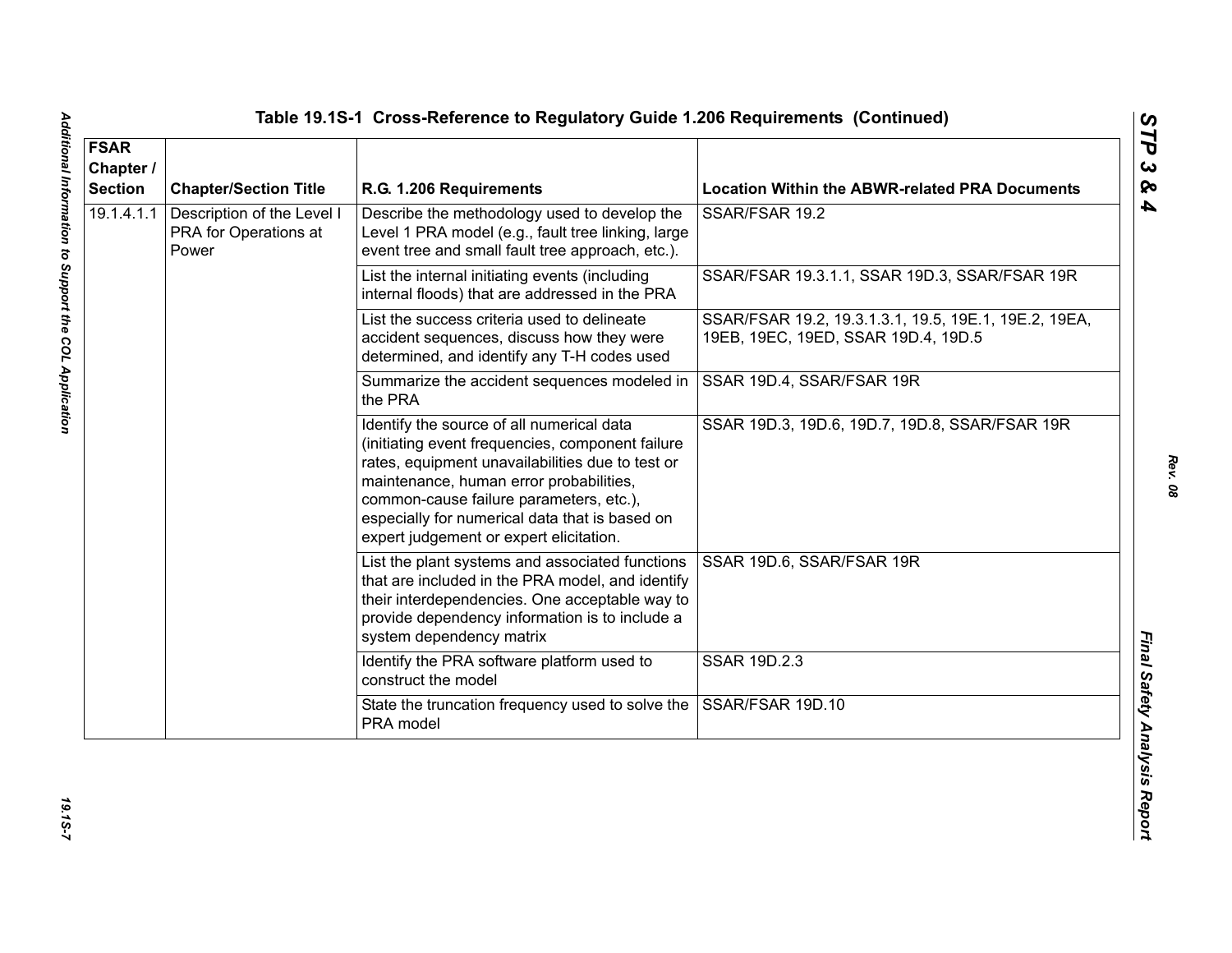| <b>FSAR</b><br>Chapter /<br><b>Section</b> | <b>Chapter/Section Title</b>                     | R.G. 1.206 Requirements                                                                                                                                                                                                    | <b>Location Within the ABWR-related PRA Documents</b>                                                                                |
|--------------------------------------------|--------------------------------------------------|----------------------------------------------------------------------------------------------------------------------------------------------------------------------------------------------------------------------------|--------------------------------------------------------------------------------------------------------------------------------------|
| 19.1.4.1.2                                 | Results from the Level I                         | Provide the total mean core-damage frequency                                                                                                                                                                               | SSAR 19.3.1.4, SSAR/FSAR 19R                                                                                                         |
|                                            | PRA for Operations at<br>Power                   | Describe the significant core damage<br>sequences, and provide their mean core-<br>damage frequencies                                                                                                                      | SSAR/FSAR 19.6.2, NUREG-1503 19.1.1,                                                                                                 |
|                                            |                                                  | Identify the significant internal initiating events,<br>and provide their percent contributions to the<br>total core-damage frequencies                                                                                    | SSAR/FSAR 19.3.1.4, 19R                                                                                                              |
|                                            |                                                  | Identify the significant functions, SSCs, and<br>operator actions, and provide their risk<br>achievement worths and Fussell-Vesely<br>importance measures) (or any other measures<br>used to determine risk significance). | SSAR 19D.7.6, SSAR/FSAR 19R, NUREG-1503 19.1.3.2.3<br>(Human Actions); SSAR/FSAR 19K, 19R, FSAR 19K,<br>NUREG-1503 19.1.3.2.5 (SSCs) |
|                                            |                                                  | Identify the PRA assumptions and PRA-based<br>insights                                                                                                                                                                     | SSAR/FSAR 19.2.3.1 and 19.10 (assumptions);<br>SSAR/FSAR 19.13 (insights)                                                            |
|                                            |                                                  | Discuss the results and insights from<br>importance, sensitivity, and uncertainty analyses                                                                                                                                 | SSAR/FSAR 19.13.5, NUREG-1503 19.1.3.2.5                                                                                             |
| 19.1.4.2                                   | Level 2 Internal Events<br>PRA for Operations at | Describe the Level 2 internal events PRA for<br>operations at power, including its results                                                                                                                                 | See subsections below                                                                                                                |
|                                            | Power                                            | Organize the information as indicated in<br>Sections 19.1.4.2.1 and 19.1.4.2.2 below                                                                                                                                       | See subsections below                                                                                                                |
|                                            |                                                  |                                                                                                                                                                                                                            |                                                                                                                                      |

19.15-8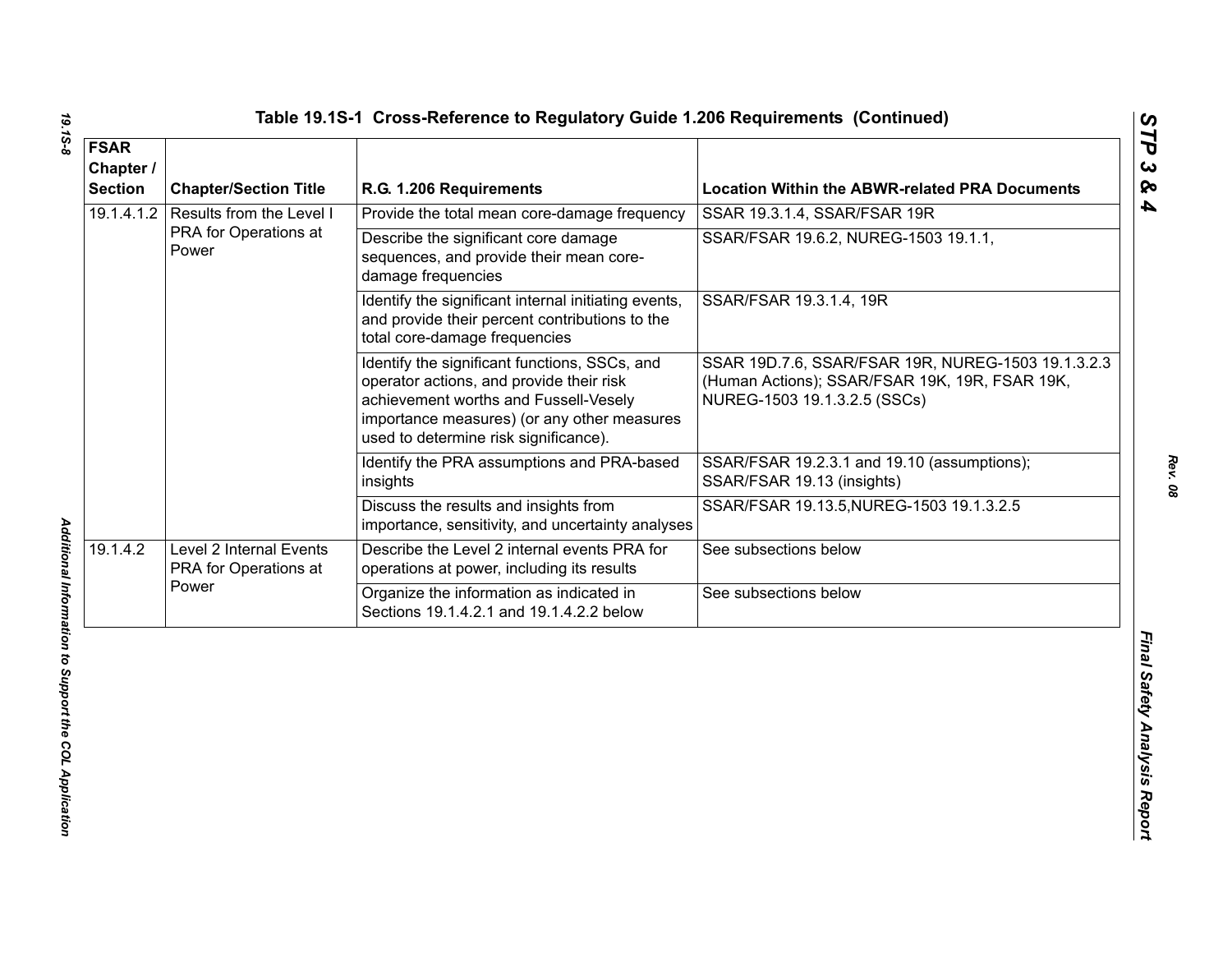| 19.1.4.2.1<br>Description of the Level 2<br>Discuss the interface with the core damage<br>PRA for Operations at<br>evaluation (Level I PRA).<br>Power<br>Describe the severe accident physical<br>processes/phenomena and modeling          | SSAR/FSAR 19.3.2, SSAR 19D.5<br>SSAR/FSAR 19.3.2.3, SSAR 19D.5 |
|---------------------------------------------------------------------------------------------------------------------------------------------------------------------------------------------------------------------------------------------|----------------------------------------------------------------|
|                                                                                                                                                                                                                                             |                                                                |
|                                                                                                                                                                                                                                             |                                                                |
| List the success criteria used to delineate<br>accident sequences, discuss how they were<br>determined, and identify any T-H codes used                                                                                                     | <b>SSAR 19D.5</b>                                              |
| Define the accident classes/release categories                                                                                                                                                                                              | SSAR/FSAR 19.3.2.2, SSAR 19D.5                                 |
| Characterize the containment ultimate pressure<br>capacity, and explain how it was determined,<br>and identify any computer codes used                                                                                                      | SSAR 19D.5 SSAR/FSAR 19FA, 19FB                                |
| List the plant systems and associated functions<br>that are included in the Level 2 PRA model, and<br>identify their interdependencies. One acceptable<br>way to provide dependency information is to<br>include a system dependency matrix | <b>SSAR 19D.5</b>                                              |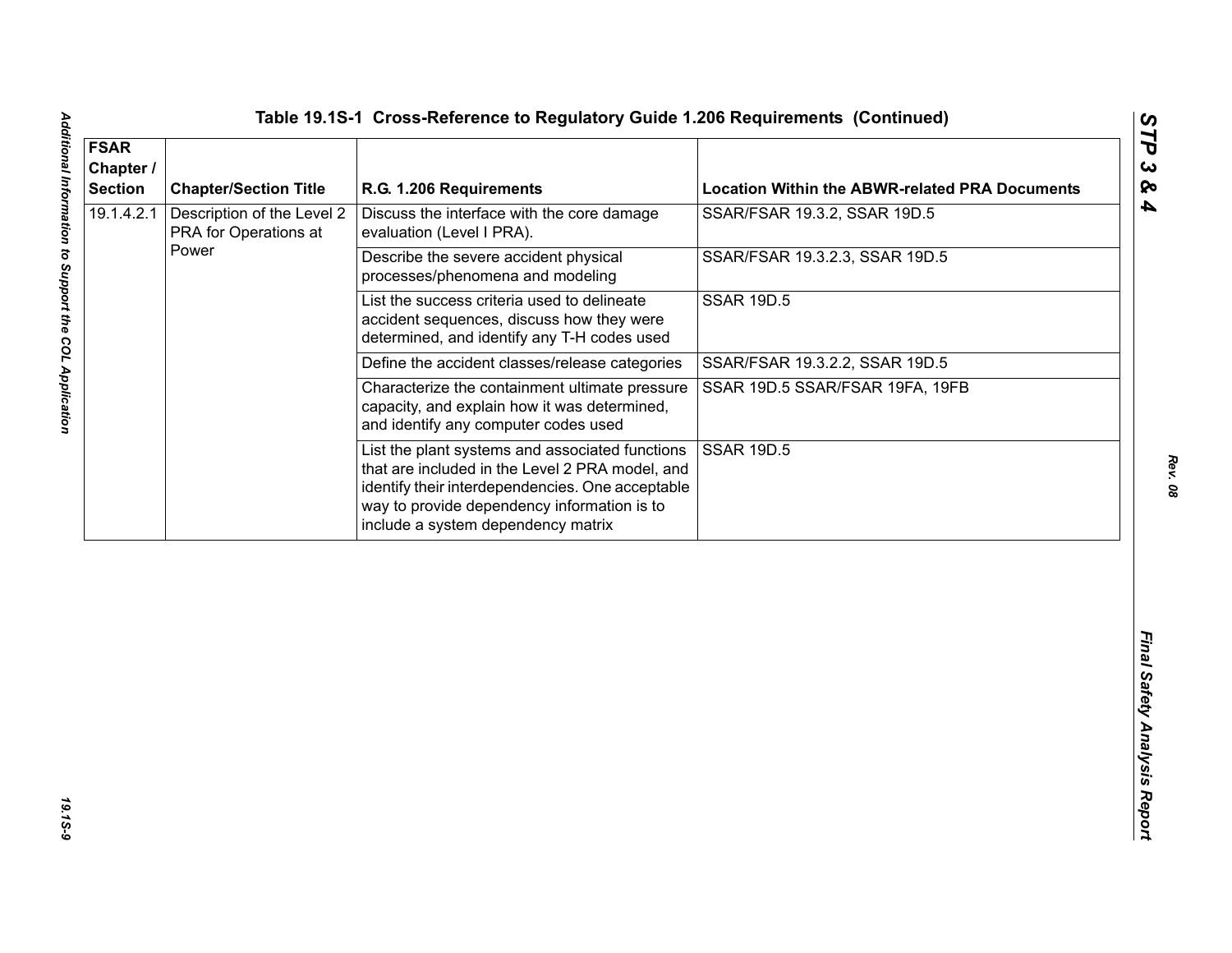| <b>FSAR</b><br>Chapter /<br><b>Section</b> | <b>Chapter/Section Title</b>                                         | R.G. 1.206 Requirements                                                                                                                                                                                                   | <b>Location Within the ABWR-related PRA Documents</b> |
|--------------------------------------------|----------------------------------------------------------------------|---------------------------------------------------------------------------------------------------------------------------------------------------------------------------------------------------------------------------|-------------------------------------------------------|
| 19.1.4.2.2                                 | Results from the Level 2<br>PRA for Operations at<br>Power           | Provide the total mean large release frequency<br>and total mean conditional containment failure<br>probability                                                                                                           | SSAR 19D.5, NUREG-1503 19.1.3.5                       |
|                                            |                                                                      | Describe the significant large release<br>sequences, and provide their mean release<br>frequencies                                                                                                                        | SSAR 19D.5, NUREG-1503 19.1.3.5                       |
|                                            |                                                                      | List the significant internal initiating events, and<br>provide their percent contributions to the total<br>large release frequency                                                                                       | SSAR 19D.5, NUREG-1503 19.1.3.5                       |
|                                            |                                                                      | Identify the significant functions, SSCs, and<br>operator actions, and provide their risk<br>achievement worths and Fussell-Vesely<br>importance measures (or any other measures<br>used to determine risk significance). | SSAR/FSAR 19.12, 19K, 19.8, SSAR 19D.7.4.5, 19D.7.7   |
|                                            |                                                                      | Characterize the containment performance                                                                                                                                                                                  | SSAR 19D.5, NUREG-1503 19.1.3.5                       |
|                                            |                                                                      | Identify the PRA assumptions and PRA-based<br>insights                                                                                                                                                                    | SSAR 19D.5, NUREG-1503 19.1.3.5                       |
|                                            |                                                                      | Discuss the results and insights from<br>importance, sensitivity, and uncertainty analyses                                                                                                                                | <b>SSAR 19D.5</b>                                     |
| 19.1.4.3                                   | Level 3 Internal Events<br>PRA for Operations at<br>Power (Optional) | Describe the Level 3 internal events PRA for<br>operations at power, including its results                                                                                                                                | See subsections below                                 |
|                                            |                                                                      | Organize the information as indicated in<br>Sections 19.1.4.3.1 and 19.1.4.3.2 below                                                                                                                                      | See subsections below                                 |

19.15-10

*Rev. 08*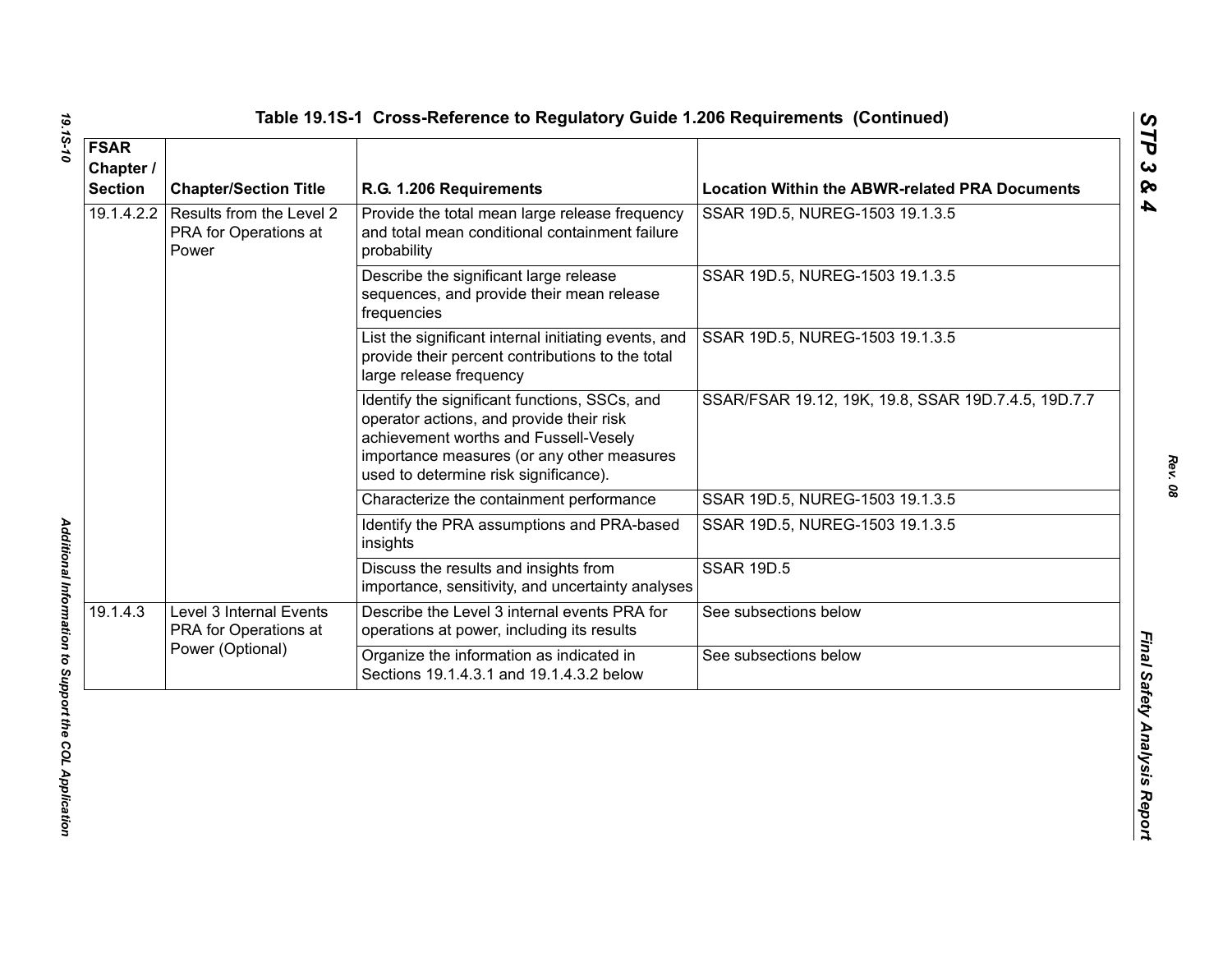| <b>FSAR</b><br>Chapter /<br><b>Section</b> | <b>Chapter/Section Title</b>                                                     | R.G. 1.206 Requirements                                                                                                                                | <b>Location Within the ABWR-related PRA Documents</b>      |
|--------------------------------------------|----------------------------------------------------------------------------------|--------------------------------------------------------------------------------------------------------------------------------------------------------|------------------------------------------------------------|
| 19.1.4.3.1                                 | Description of the Level 3<br>PRA for Operations at                              | Discuss the interface with the containment<br>analyses (Level 2 PRA).                                                                                  | SSAR/FSAR 19.3.4, 19E.3                                    |
|                                            | Power (Optional)                                                                 | Explain how the fission product source terms<br>were developed, and identify any computer<br>codes used                                                | SSAR/FSAR 19.3.4, 19E.3                                    |
|                                            |                                                                                  | Describe the dose consequence modeling,<br>including evacuation considerations, and<br>identify any computer codes used                                | SSAR/FSAR 19E.3                                            |
|                                            |                                                                                  | Describe how inputs to the calculation of offsite<br>consequences were developed (e.g.,<br>demography, meteorology).                                   | SSAR/FSAR 19E.3                                            |
|                                            | 19.1.4.3.2 Results from the Level 3<br>PRA for Operations at<br>Power (Optional) | Provide the mean individual prompt fatality risk<br>within 1 mile and the mean individual latent<br>cancer fatality risk within 10 miles               | SSAR/DCFD 19E.3                                            |
|                                            |                                                                                  | Describe significant offsite consequence<br>sequences., and provide their mean annual<br>occurrence frequencies                                        | SSAR/FSAR 19E.3                                            |
|                                            |                                                                                  | Identify significant functions, SSCs, and<br>operator actions., and provide their risk<br>achievement worths and Fussell-Vesely<br>importance measures | Not provided, however Level 3 PRA information is optional  |
|                                            |                                                                                  | Identify the PRA assumptions and PRA-based<br>insights                                                                                                 | SSAR/FSAR 19E.3                                            |
|                                            |                                                                                  | Discuss the results and insights from<br>importance, sensitivity, and uncertainty analyses                                                             | Not provided, however, Level 3 PRA information is optional |

19.15-11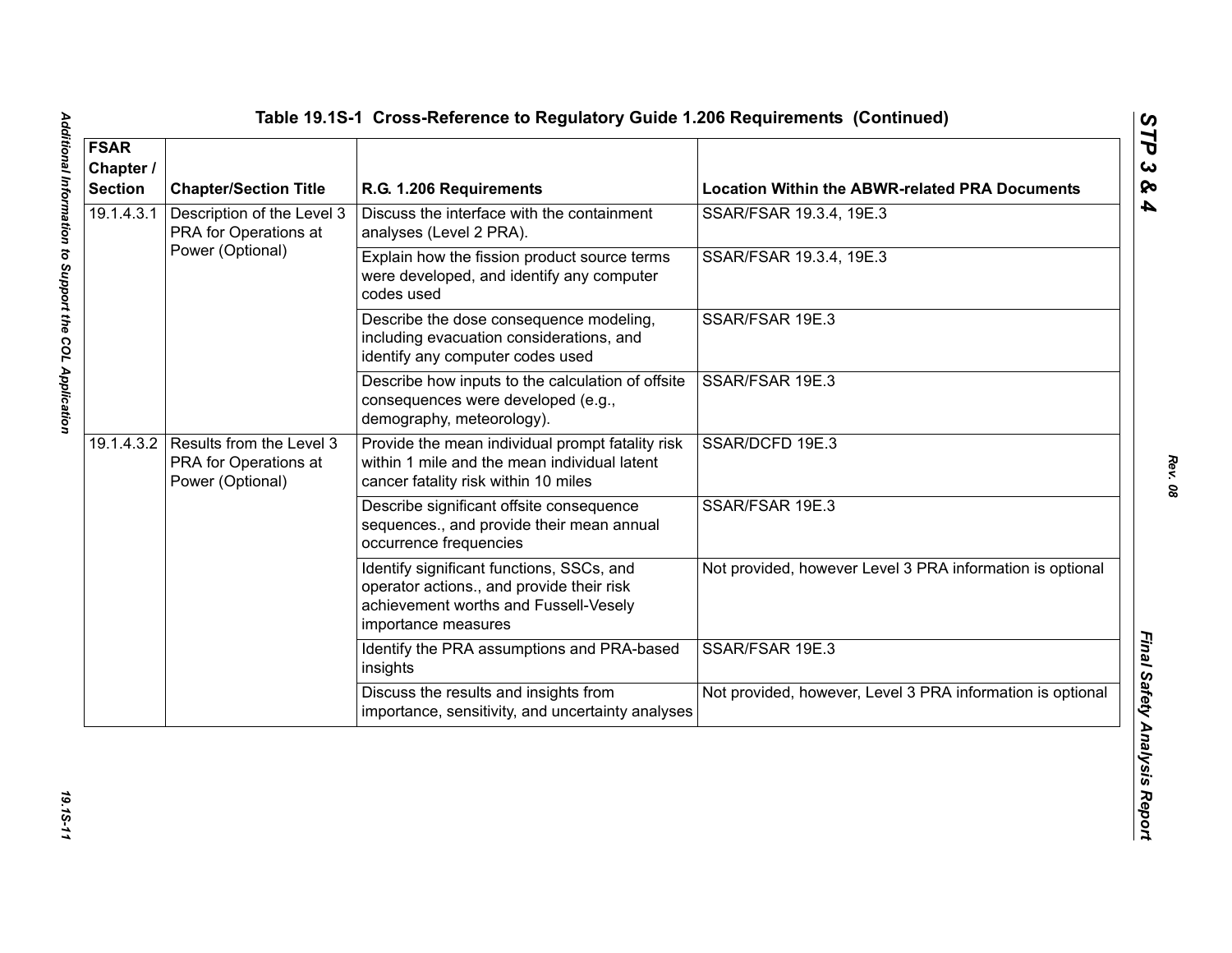|  | Table 19.1S-1  Cross-Reference to Regulatory Guide 1.206 Requirements  (Continueo |  |  |  |  |
|--|-----------------------------------------------------------------------------------|--|--|--|--|
|--|-----------------------------------------------------------------------------------|--|--|--|--|

| <b>FSAR</b>                                           |                                                            |                                                                                                                                                                             |                                                       |
|-------------------------------------------------------|------------------------------------------------------------|-----------------------------------------------------------------------------------------------------------------------------------------------------------------------------|-------------------------------------------------------|
| Chapter /<br><b>Section</b>                           | <b>Chapter/Section Title</b>                               | R.G. 1.206 Requirements                                                                                                                                                     | <b>Location Within the ABWR-related PRA Documents</b> |
| 19.1.5                                                | Safety Insights from the<br><b>External Events PRA for</b> | Identify and describe the external events<br>evaluated                                                                                                                      | SSAR/FSAR 19.4.1                                      |
|                                                       | <b>Operations at Power</b>                                 | If some external events were screened out or<br>incorporated into other evaluations, describe the<br>methods used to conduct the screening and<br>bounding analyses         | SSAR/FSAR 19.4.1                                      |
|                                                       |                                                            | Include FSAR cross-references to specific<br>external events, as appropriate                                                                                                | SSAR/FSAR 19.4                                        |
|                                                       |                                                            | Organize the information as indicated in<br>Sections 19.1.5.1 through 19.1.5.N below                                                                                        | See subsections below                                 |
| 19.1.5.1                                              | Seismic Risk Evaluation                                    | Describe the seismic risk evaluation for<br>operations at power, including its results                                                                                      | See subsections below                                 |
|                                                       |                                                            | Organize the information as indicated in<br>Sections 19.1.5.1.1 and 19.1.5.1.2 below                                                                                        | See subsections below                                 |
| 19.1.5.1.1                                            | Description of the Seismic<br><b>Risk Evaluation</b>       | Describe the seismic analysis methodology and<br>approach, including any screening and<br>bounding analyses (e.g., seismic margins<br>analysis).                            | SSAR/FSAR 19.4.3                                      |
| Additional Information to Support the COL Application |                                                            | Describe the site-specific seismic hazards<br>analysis, and identify the source(s) of<br>information used (e.g., USGS)                                                      | SSAR/FSAR 19.4.3                                      |
|                                                       |                                                            | Describe the SSC fragility analysis, including the<br>use of information about similar components<br>and information developed from expert opinion<br>or expert elicitation | SSAR/FSAR 19H                                         |
|                                                       |                                                            | Describe the seismic risk accident sequence<br>and system modeling, and identify any computer<br>codes used                                                                 | SSAR/FSAR 19I                                         |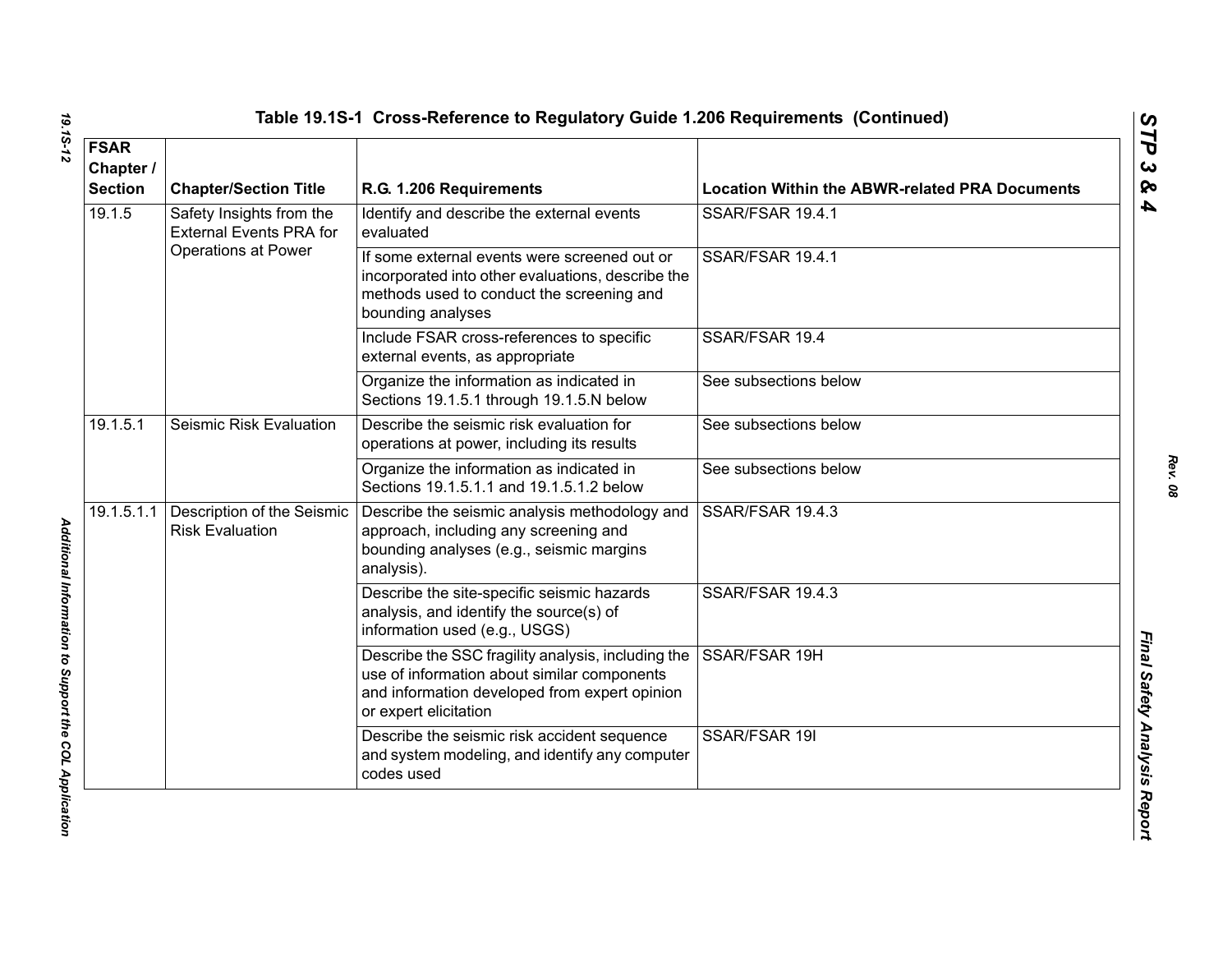| <b>FSAR</b><br>Chapter /<br><b>Section</b> | <b>Chapter/Section Title</b>                              | R.G. 1.206 Requirements                                                                                                                                                                                                   | <b>Location Within the ABWR-related PRA Documents</b>                   |
|--------------------------------------------|-----------------------------------------------------------|---------------------------------------------------------------------------------------------------------------------------------------------------------------------------------------------------------------------------|-------------------------------------------------------------------------|
| 19.1.5.1.2                                 | <b>Results from the Seismic</b><br><b>Risk Evaluation</b> | Provide the mean total core-damage frequency,<br>large release frequency, and conditional<br>containment failure probability due to seismic<br>events                                                                     | SSAR/FSAR 19I                                                           |
|                                            |                                                           | Describe the significant core-damage, large<br>release, and offsite consequence (optional)<br>sequences, and provide their mean values                                                                                    | SSAR/FSAR 19I                                                           |
|                                            |                                                           | Identify the significant functions, SSCs, and<br>operator actions, and provide their risk<br>achievement worths and Fussell-Vesely<br>importance measures (or any other measures<br>used to determine risk significance). | SSAR/FSAR 19D.10, NUREG-1503 19.1.3.3.1.3,<br>19.1.3.3.1.4,             |
|                                            |                                                           | Identify the PRA assumptions and PRA-based<br>insights                                                                                                                                                                    | SSAR/FSAR 19H, 19I (assumptions), NUREG-1503<br>19.1.3.3.1.2 (insights) |
|                                            |                                                           | Discuss the results and insights from<br>importance, sensitivity, and uncertainty analyses                                                                                                                                | NUREG-1503 19.1.3.3.1.6                                                 |
| 19.1.5.2                                   | <b>Internal Fires Risk</b><br>Evaluation                  | Describe the internal fire risk evaluation for<br>operations at power, including its results                                                                                                                              | See subsections below                                                   |
|                                            |                                                           | Organize the information as indicated in<br>Sections 19.1.5.2.1 and 19.1.5.2.2 below                                                                                                                                      | See subsections below                                                   |
|                                            |                                                           |                                                                                                                                                                                                                           |                                                                         |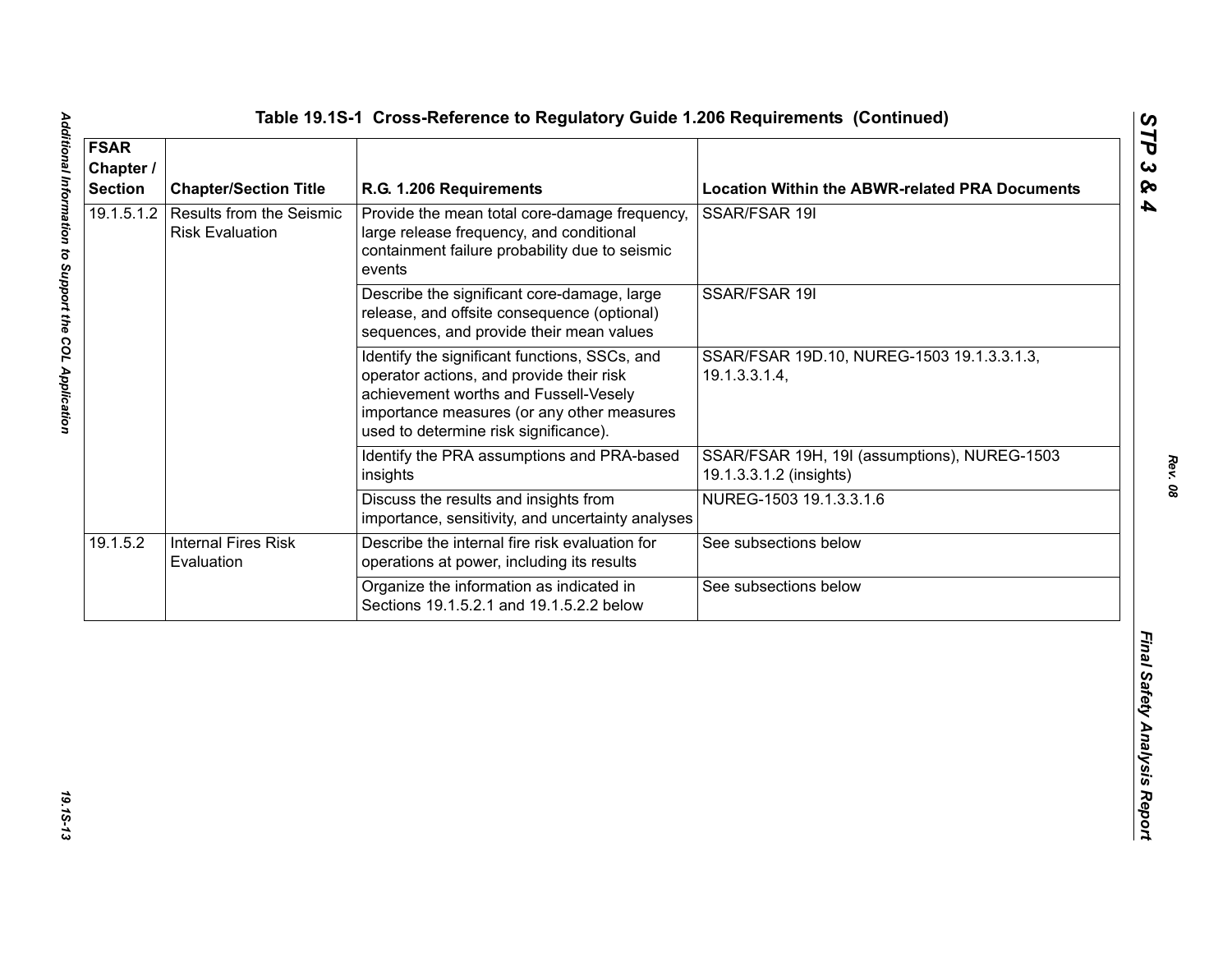| <b>FSAR</b><br>Chapter /<br><b>Section</b> | <b>Chapter/Section Title</b>                               | R.G. 1.206 Requirements                                                                                                                                                                                                  | <b>Location Within the ABWR-related PRA Documents</b>                             |
|--------------------------------------------|------------------------------------------------------------|--------------------------------------------------------------------------------------------------------------------------------------------------------------------------------------------------------------------------|-----------------------------------------------------------------------------------|
| 19.1.5.2.1                                 | Description of the Internal<br><b>Fire Risk Evaluation</b> | Describe the internal fire analysis methodology<br>and approach, including the use of any<br>screening or bounding analyses                                                                                              | SSAR/FSAR 19.4.4, 19M                                                             |
|                                            |                                                            | Explain how the fire initiation frequencies were<br>estimated                                                                                                                                                            | SSAR/FSAR 19M                                                                     |
|                                            |                                                            | Describe the propagation of fires, and identify<br>any computer codes used                                                                                                                                               | SSAR/FSAR 19M                                                                     |
|                                            |                                                            | Describe the fire damage modeling, and identify<br>the specific fire-induced failure modes<br>considered in the evaluation                                                                                               | SSAR/FSAR 19M                                                                     |
|                                            |                                                            | Describe the plant response analysis and<br>modeling                                                                                                                                                                     | SSAR/FSAR 19M                                                                     |
| 19.1.5.2.2                                 | Results from the Internal<br><b>Fire Risk Evaluation</b>   | Provide the total mean core-damage frequency,<br>large release frequency, and conditional<br>containment failure probability due to internal<br>fire events.                                                             | SSAR/FSAR 19.4.4, 19M                                                             |
|                                            |                                                            | Describe the significant core-damage, large<br>release, and offsite consequence (optional)<br>sequences, and provide their mean values                                                                                   | SSAR/FSAR 19M, NUREG-1503 19.1.3.3.2.1                                            |
|                                            |                                                            | Identify the significant functions, SSCs, and<br>operator actions, and provide their risk<br>achievement worths and Fussell-Vesely<br>importance measures (or any other measures<br>used to determine risk significance) | NUREG-1503 19.1.3.3.2.3                                                           |
|                                            |                                                            | Identify the PRA assumptions and PRA-based<br>insights.                                                                                                                                                                  | SSAR/FSAR 19M (assumptions), NUREG-1503,<br>19.1.3.3.2.2, 19.1.3.3.2.4 (insights) |
|                                            |                                                            | Discuss the results and insights from<br>importance, sensitivity, and uncertainty analyses                                                                                                                               | NUREG-1503 19.1.3.3.2.5                                                           |

Additional Information to Support the COL Application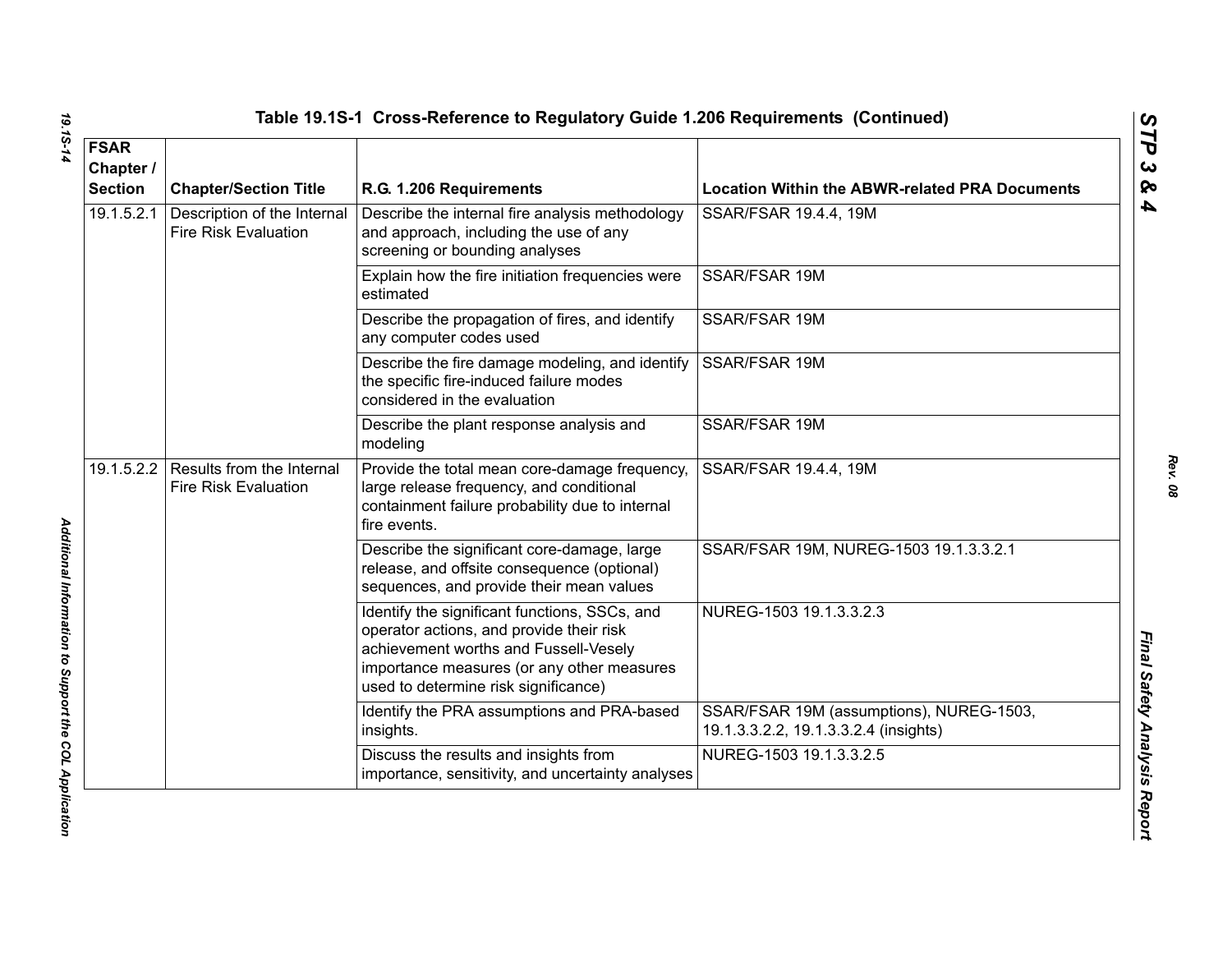| <b>FSAR</b><br>Chapter /<br><b>Section</b> | <b>Chapter/Section Title</b>                                           | R.G. 1.206 Requirements                                                             | <b>Location Within the ABWR-related PRA Documents</b> |
|--------------------------------------------|------------------------------------------------------------------------|-------------------------------------------------------------------------------------|-------------------------------------------------------|
| 19.1.5.3<br>to<br>19.1.5.N                 | <b>Other External Events</b><br>Risk Evaluations (as<br>needed)        |                                                                                     | FSAR 19R for external flood                           |
| 19.1.5.3<br>to<br>19.1.5.N                 | <b>Other External Events</b><br><b>Risk Evaluations (as</b><br>needed) |                                                                                     | SSAR/FSAR 19.4.2 for tornado strike analysis          |
| 19.1.6                                     | Safety Insights from the<br>PRA for Other Modes of                     | Describe the risk evaluation for other modes of<br>operation, including its results | See subsections below                                 |
|                                            | Operation                                                              | Organize the information as indicated in<br>Sections 19.1.6.1 and 19.1.6.2 below    | See subsections below                                 |
|                                            |                                                                        |                                                                                     |                                                       |
|                                            |                                                                        |                                                                                     |                                                       |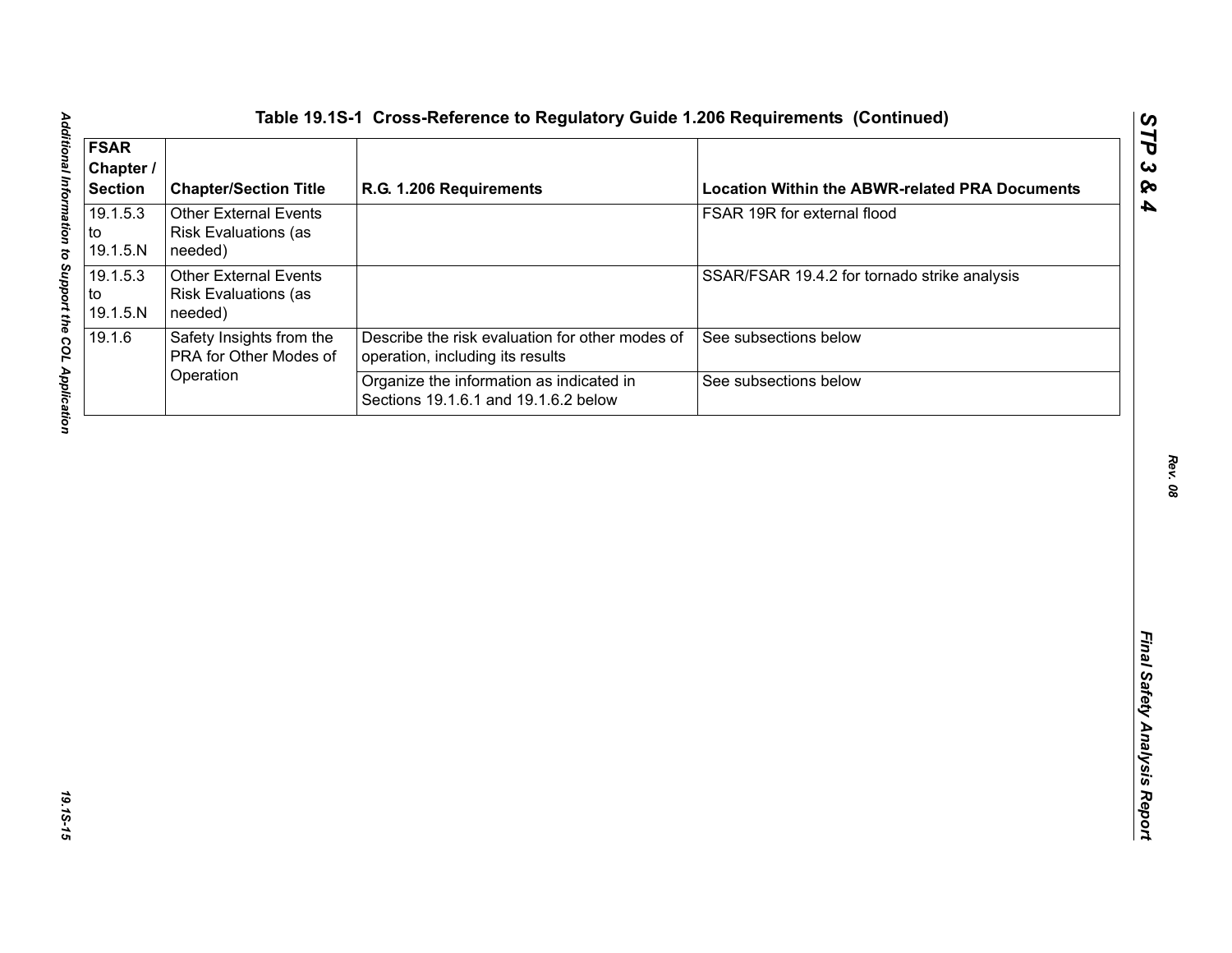| 19.15-16                      |           |                                                                                                                                                                                                                                                                                                                                      | Table 19.1S-1 Cross-Reference to Regulatory Guide 1.206 Requirements (Continued)                                                                                                      |                                                                                                                                           |
|-------------------------------|-----------|--------------------------------------------------------------------------------------------------------------------------------------------------------------------------------------------------------------------------------------------------------------------------------------------------------------------------------------|---------------------------------------------------------------------------------------------------------------------------------------------------------------------------------------|-------------------------------------------------------------------------------------------------------------------------------------------|
| <b>FSAR</b><br><b>Section</b> | Chapter / | <b>Chapter/Section Title</b>                                                                                                                                                                                                                                                                                                         | R.G. 1.206 Requirements                                                                                                                                                               | <b>Location Within the ABWR-related PRA Documents</b>                                                                                     |
| 19.1.6.1                      |           | Description of the Low-<br>Power and Shutdown<br><b>Operations PRA</b>                                                                                                                                                                                                                                                               | Identify and describe the other (non-full-power)<br>modes of operation addressed in the risk<br>evaluation                                                                            | SSAR/FSAR 19.4.6                                                                                                                          |
|                               |           |                                                                                                                                                                                                                                                                                                                                      | If the evaluation of some modes is incorporated<br>into (or bounded by) the evaluations of other<br>modes, describe the methods used to conduct<br>the grouping and bounding analyses | SSAR/FSAR 19L (qualitative evaluation)                                                                                                    |
|                               |           |                                                                                                                                                                                                                                                                                                                                      | Describe the methodology used to develop the<br>low-power and shutdown PRA models                                                                                                     | SSAR/FSAR 19Q                                                                                                                             |
|                               |           |                                                                                                                                                                                                                                                                                                                                      | List the initiating events (internal and external)<br>that are addressed in the PRA                                                                                                   | SSAR/FSAR 19L, 19Q (Note: initiating events are reviewed<br>and qualitatively evaluated. Only loss of DHR is<br>quantitatively evaluated) |
|                               |           |                                                                                                                                                                                                                                                                                                                                      | List the success criteria used to delineate<br>accident sequences, discuss how they were<br>determined, and identify any T-H codes used                                               | SSAR/FSAR 19Q (for loss of DHR)                                                                                                           |
|                               |           |                                                                                                                                                                                                                                                                                                                                      | Summarize the accident sequences modeled in<br>the PRA.                                                                                                                               | SSAR/FSAR 19Q (for loss of DHR)                                                                                                           |
|                               |           |                                                                                                                                                                                                                                                                                                                                      | List the plant systems and associated functions<br>that are included in the PRA model                                                                                                 | SSAR/FSAR 19Q (for loss of DHR)                                                                                                           |
|                               |           | Identify the source of all numerical data<br>(initiating event frequencies, component failure<br>rates, equipment unavailabilities due to test or<br>maintenance, human error probabilities,<br>common-cause failure parameters, etc.),<br>especially for numerical data that is based on<br>expert judgement or expert elicitation. | SSAR/FSAR 19Q (for loss of DHR)                                                                                                                                                       |                                                                                                                                           |
|                               |           |                                                                                                                                                                                                                                                                                                                                      | Identify the PRA software platform used to<br>construct the model                                                                                                                     | <b>SSAR 19D.2.3</b>                                                                                                                       |
|                               |           |                                                                                                                                                                                                                                                                                                                                      | State the truncation frequency used to solve the<br>PRA model                                                                                                                         | SSAR/FSAR 19D.10                                                                                                                          |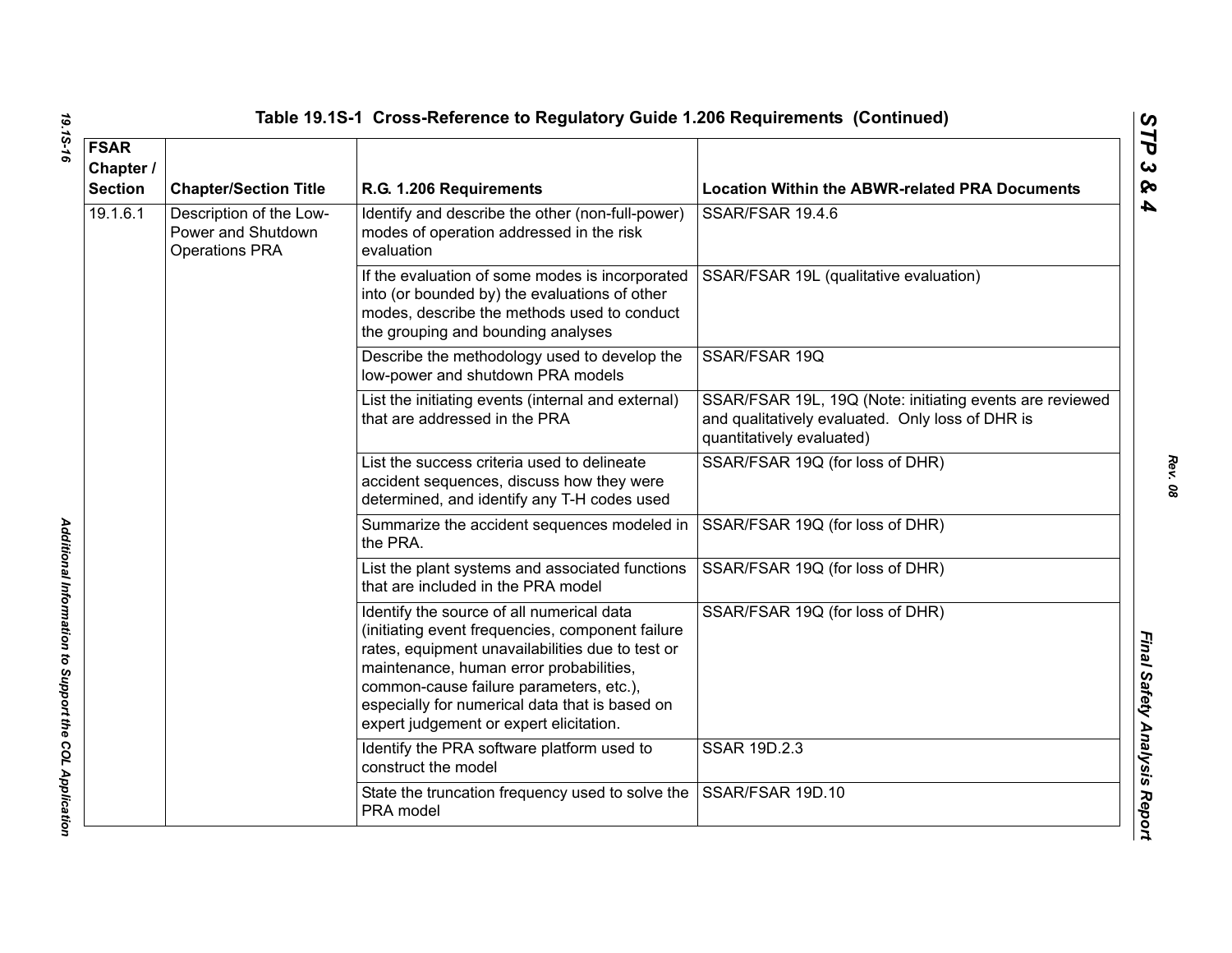| <b>FSAR</b><br>Chapter /<br><b>Section</b> | <b>Chapter/Section Title</b>                            | R.G. 1.206 Requirements                                                                                                                                                                                                                                      | <b>Location Within the ABWR-related PRA Documents</b>                    |
|--------------------------------------------|---------------------------------------------------------|--------------------------------------------------------------------------------------------------------------------------------------------------------------------------------------------------------------------------------------------------------------|--------------------------------------------------------------------------|
| 19.1.6.2                                   | Results from the Low-                                   | Provide the total mean core-damage frequency                                                                                                                                                                                                                 | SSAR/FSAR 19Q (for loss of DHR)                                          |
|                                            | Power and Shutdown<br><b>Operations PRA</b>             | For each plant operating state, describe the<br>significant core-damage, large release, and<br>offsite consequence (optional) sequences, and<br>provide their mean values                                                                                    | N/A, see NUREG-1503 19.1.3.4.1                                           |
|                                            |                                                         | For each plant operating state, identify the<br>significant initiating events, including both<br>internal and external events, and provide their<br>percent contributions to the total core-damage<br>frequency and the large release frequency              | N/A, see NUREG-1503 19.1.3.4.1                                           |
|                                            |                                                         | For each plant operating state, identify the<br>significant functions, SSCs, and operator<br>actions, and provide their risk achievement<br>worths and Fussell-Vesely importance<br>measures (or any other measures used to<br>determine risk significance). | SSAR/FSAR 19.12, 19K, 19.8, 19D.7.4.5, 19D.7.7,<br>NUREG-1503 19.1.3.4.4 |
|                                            |                                                         | Identify the PRA assumptions and PRA-based<br>insights                                                                                                                                                                                                       | SSAR/FSAR 19Q                                                            |
|                                            |                                                         | Discuss the results and insights from<br>importance, sensitivity, and uncertainty analyses                                                                                                                                                                   | NUREG-1503 19.1.3.4.7                                                    |
| 19.1.7                                     | PRA-Related Input to<br>Other Programs and<br>Processes | Describe the specific PRA-related inputs<br>provided to the programs identified in Section<br>19.1.1                                                                                                                                                         | SSAR/FSAR 19K                                                            |
|                                            |                                                         | Provide cross-references to the specific<br>sections that describe and evaluate each of<br>these programs.                                                                                                                                                   | SSAR/FSAR 19.8 Table 19.8-1 to 19.8-7                                    |

Additional Information to Support the COL Application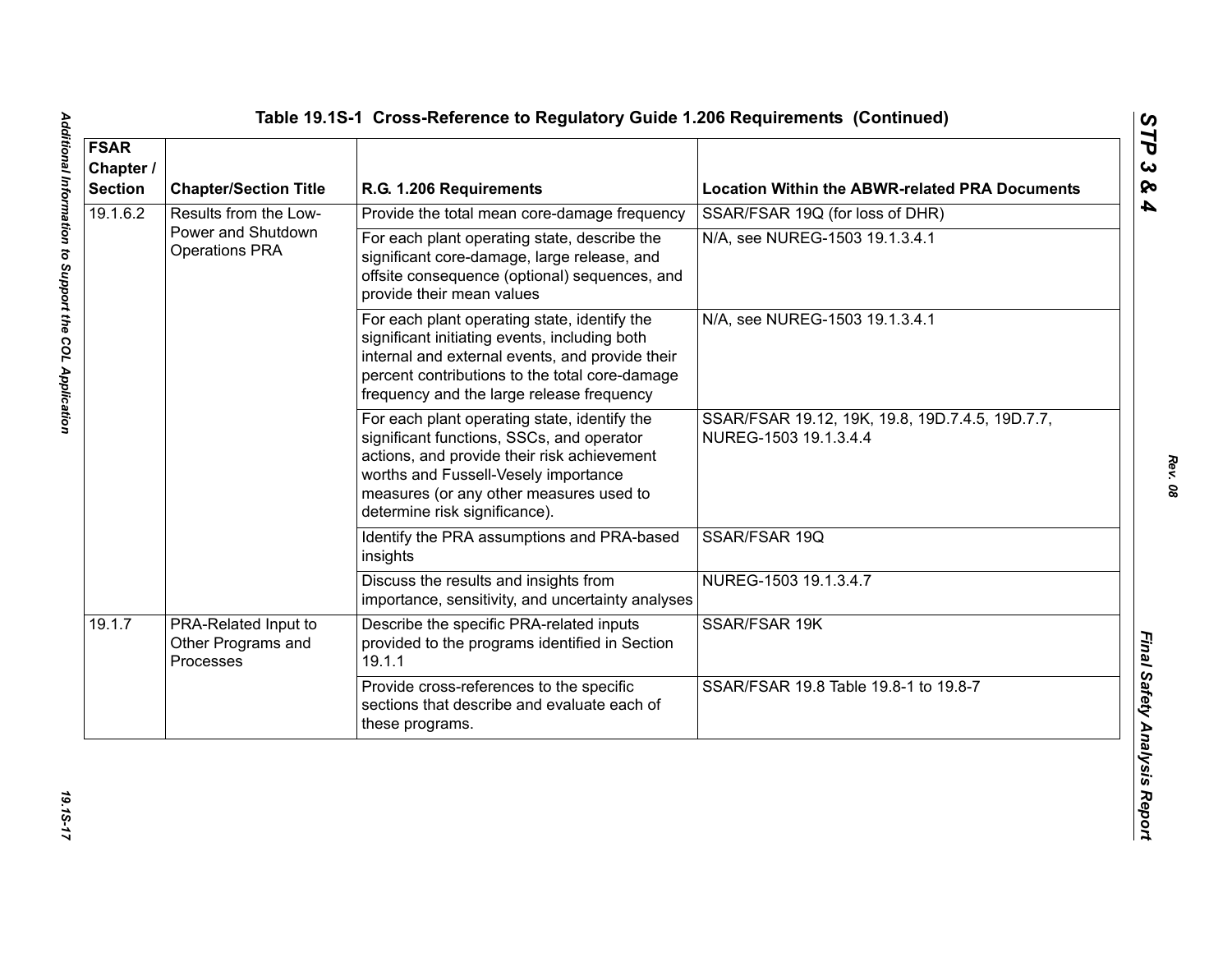| <b>FSAR</b><br>Chapter /<br><b>Section</b> | <b>Chapter/Section Title</b>                                                        | R.G. 1.206 Requirements                                                                                                                                                                                       | <b>Location Within the ABWR-related PRA Documents</b>                                       |
|--------------------------------------------|-------------------------------------------------------------------------------------|---------------------------------------------------------------------------------------------------------------------------------------------------------------------------------------------------------------|---------------------------------------------------------------------------------------------|
| 19.1.7.1                                   | PRA Input to Design<br>Programs and Processes                                       | Discuss PRA-based insights identified during<br>the design development that ensure the<br>assumptions made in the PRA will remain valid<br>for the as-to-be-built, as-to-be-operated plant                    | SSAR/FSAR 19.8, 19.11                                                                       |
|                                            |                                                                                     | Include assumptions regarding SSC and<br>operator performance and reliability, ITAACs,<br>interface requirements; COL action items; plant<br>features, design and operational programs, and<br>other factors. | SSAR/FSAR 19.7, 19.11, Table 19.8-1 to 19.8-7                                               |
| 19.1.7.2                                   | PRA Input to the<br>Maintenance Rule<br>Implementation                              | No specific requirements noted                                                                                                                                                                                | <b>FSAR 17.6</b>                                                                            |
| 19.1.7.3                                   | PRA Input to the Reactor<br><b>Oversight Process</b>                                | No specific requirements noted                                                                                                                                                                                | Refer to the other programs                                                                 |
| 19.1.7.4                                   | PRA Input to the<br><b>Reliability Assurance</b><br>Program                         | No specific requirements noted                                                                                                                                                                                | SSAR/FSAR 17.4 and 19K                                                                      |
| 19.1.7.5                                   | PRA Input to the<br>Regulatory Treatment of<br>Nonsafety-Related<br>Systems Program | No specific requirements noted                                                                                                                                                                                | N/A; RTNSS is only applicable to passive plants and<br>therefore does not apply to the ABWR |
| 19.1.7.N                                   | PRA Input to [Other<br>Program or Process]                                          | No specific requirements noted                                                                                                                                                                                | None                                                                                        |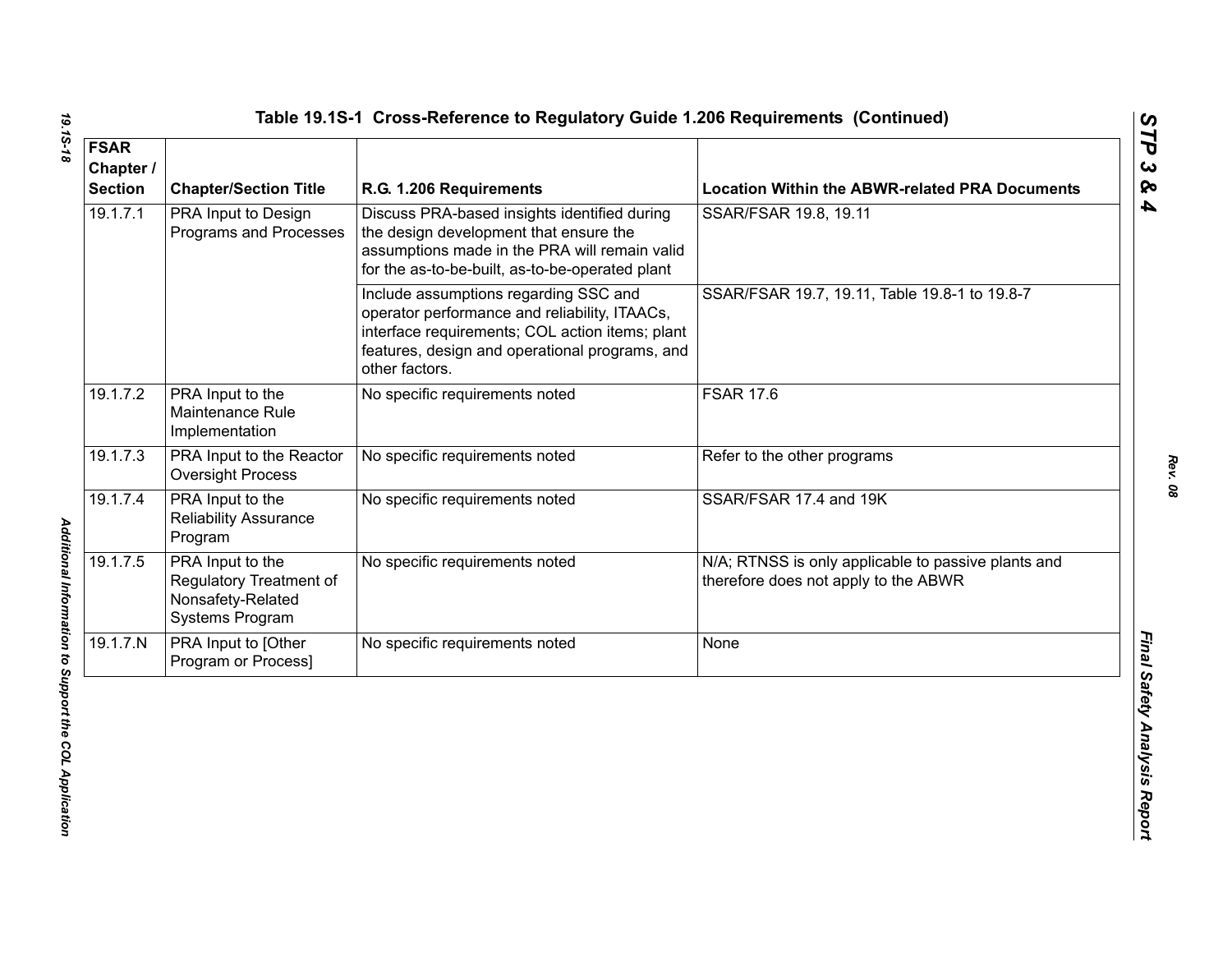| <b>FSAR</b><br>Chapter /<br><b>Section</b> | <b>Chapter/Section Title</b>    | R.G. 1.206 Requirements                                                                   | <b>Location Within the ABWR-related PRA Documents</b>                                                                                                                                                                                                                                                                                                                                                                                                                                       |
|--------------------------------------------|---------------------------------|-------------------------------------------------------------------------------------------|---------------------------------------------------------------------------------------------------------------------------------------------------------------------------------------------------------------------------------------------------------------------------------------------------------------------------------------------------------------------------------------------------------------------------------------------------------------------------------------------|
| 19.1.8                                     | <b>Conclusions and Findings</b> | Provide a conclusion that the PRA has been<br>used as discussed in Section C.I.19.2       | The level of detail and approaches used were consistent<br>with the guidance contained in C.I.19.2 of RG 1.206 with the<br>exception of passive plant specific issue of the regulatory<br>treatment of nonsafety systems (which is not applicable to<br>the ABWR), and the actual section updates for site specific<br>information contained in the STP COLA, the major goals<br>listed are addressed as indicated in FSAR sections 19.8,<br>19D.7, 19.6.2, 19.6.8 19.8, 19.7, 19.4S, 19.11 |
|                                            |                                 | Provide a conclusion that the results of the PRA<br>support the decision to issue the COL | The design PRA was updated with site-specific and refined<br>system, structure and component design information to<br>support issuance of the STP COLA.                                                                                                                                                                                                                                                                                                                                     |
|                                            |                                 |                                                                                           |                                                                                                                                                                                                                                                                                                                                                                                                                                                                                             |
|                                            |                                 |                                                                                           |                                                                                                                                                                                                                                                                                                                                                                                                                                                                                             |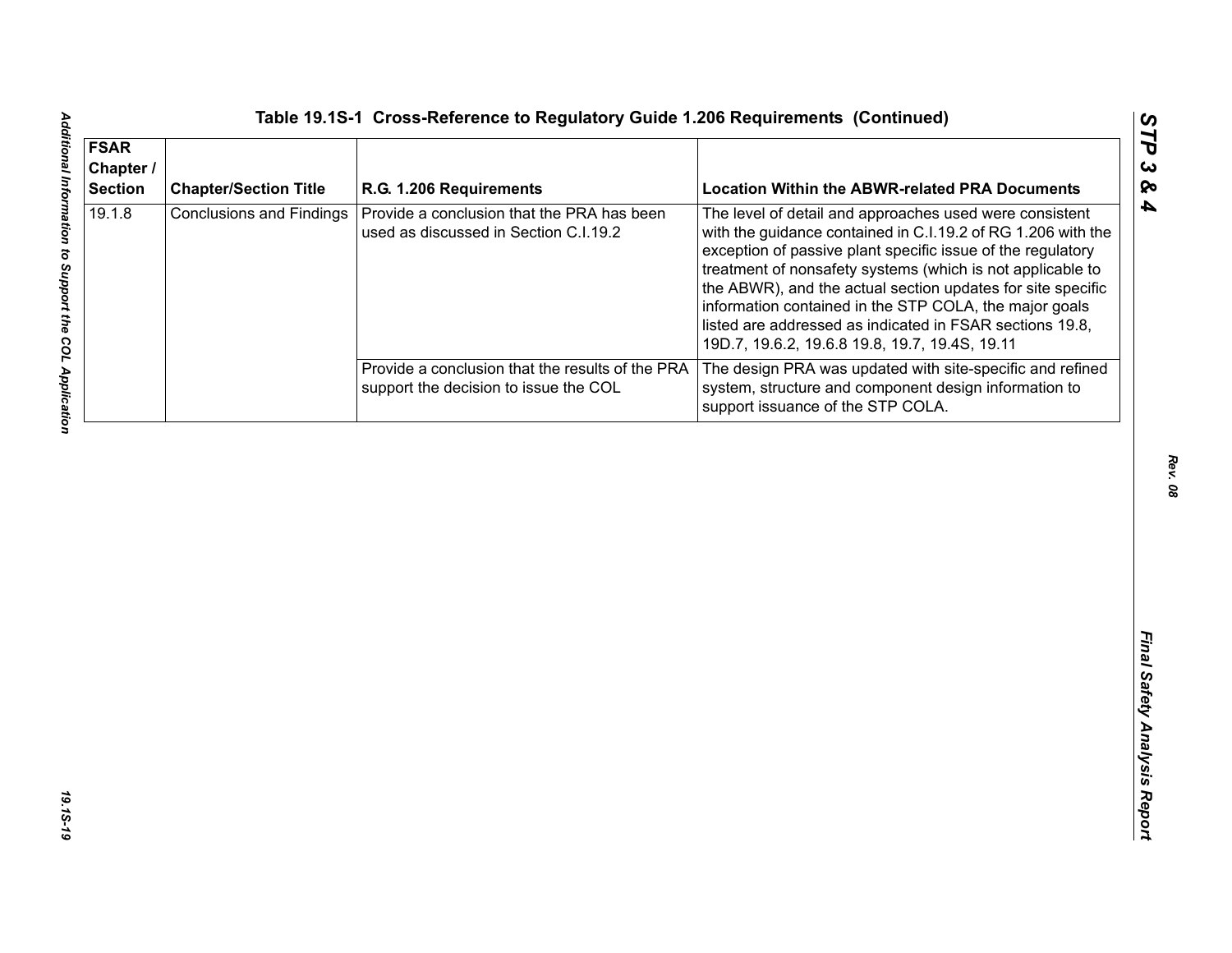| <b>FSAR</b><br>Chapter /<br><b>Section</b> | <b>Chapter/Section Title</b>  | R.G. 1.206 Requirements                                                                                                                                                                                                                                                                                                                                                                                                                                                                                                                                                                                                                                                                                                                                        | <b>Location Within the ABWR-related PRA Documents</b> |
|--------------------------------------------|-------------------------------|----------------------------------------------------------------------------------------------------------------------------------------------------------------------------------------------------------------------------------------------------------------------------------------------------------------------------------------------------------------------------------------------------------------------------------------------------------------------------------------------------------------------------------------------------------------------------------------------------------------------------------------------------------------------------------------------------------------------------------------------------------------|-------------------------------------------------------|
| 19.2                                       | Severe Accident<br>Evaluation | Describe the design features to prevent and<br>mitigate severe accidents, in accordance with<br>the requirements in 10 CFR 52.47(23) or 10<br>CFR 52.79(a)(38), for a DC or a COL<br>application, respectively. These features should<br>specifically address the issues identified in<br>SECY-90-016 and SECY-93-087, which the<br>Commission approved in related SRMs dated<br>June 26, 1990, and July 21, 1993, respectively,<br>for prevention (e.g., ATWS, mid-loop operation,<br>SBO, fire protection, and intersystem LOCA)<br>and mitigation (e.g., hydrogen generation and<br>control, core debris coolability, high-pressure<br>core melt ejection, containment performance,<br>dedicated containment vent penetration,<br>equipment survivability). | SSAR/FSAR 19.7.3, 19.8, 19.8.1.3, 19E.2               |
|                                            |                               | In addition, the design should satisfy the<br>requirements of 10 CFR 52.47(8) or 10 CFR<br>52.79(a)(17), for a DC or a COL application,<br>respectively. In particular, both regulations<br>invoke 10 CFR 50.34(f)(1)(i) to specify that a<br>design-specific or plant-specific PRA should be<br>performed to seek improvements in core heat<br>removal system reliability and containment heat<br>removal system reliability that are significant<br>and practical and do not excessively impact the<br>plant                                                                                                                                                                                                                                                 | SSAR/FSAR 19.3, 19.7, 19.13.2, 19E.2 SSAR 19D.5.2     |
| 19.2.1                                     | Introduction                  | Provide a description of the severe accident<br>evaluation                                                                                                                                                                                                                                                                                                                                                                                                                                                                                                                                                                                                                                                                                                     | SSAR/FSAR 19.2                                        |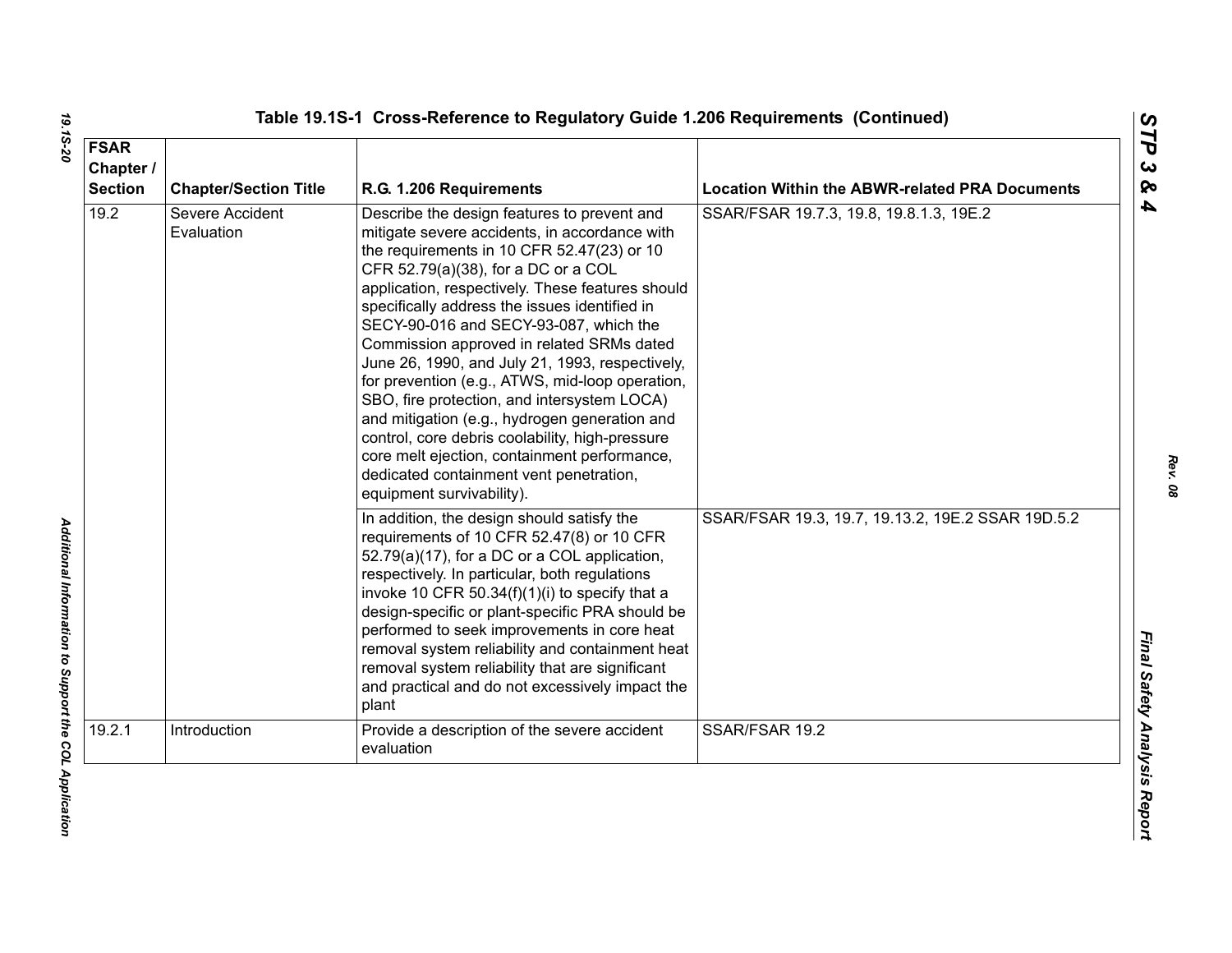| <b>FSAR</b><br>Chapter /<br><b>Section</b> | <b>Chapter/Section Title</b>                 | R.G. 1.206 Requirements                                                                                                                                                                                                                                                                                                                                                           | <b>Location Within the ABWR-related PRA Documents</b>              |
|--------------------------------------------|----------------------------------------------|-----------------------------------------------------------------------------------------------------------------------------------------------------------------------------------------------------------------------------------------------------------------------------------------------------------------------------------------------------------------------------------|--------------------------------------------------------------------|
| 19.2.2                                     | Severe Accident<br>Prevention                | Provide a deterministic evaluation to show how<br>the plant's severe accident preventive features<br>would cope with the following events:<br><b>ATWS</b><br>$\blacksquare$<br><b>Mid-Loop Operations</b><br><b>SBO</b><br><b>Fire Protection</b><br>Intersystem LOCA<br>Describe other Severe Accident<br><b>Preventive Features</b>                                             | SSAR/FSAR 19.7.3, 19.6, 19.8, 19E.2.1.2.2, 19E.2, 19M,<br>19K      |
| 19.2.3                                     | Severe Accident<br>Mitigation                | Provide an Overview of the Containment Design SSAR/FSAR 19F                                                                                                                                                                                                                                                                                                                       |                                                                    |
|                                            |                                              | Describe Severe Accident Progression, both In-<br>and Ex-Vessel                                                                                                                                                                                                                                                                                                                   | SSAR/FSAR 19E.2.1.2.3.1.2, 19E.2.1.2.3.1.3                         |
|                                            |                                              | Describe Severe Accident Mitigation Features<br>for External Reactor Vessel Cooling, Hydrogen<br>Generation and Control, Core Debris Coolability,<br>High-Pressure Melt Ejection, Fuel-Coolant<br>Interactions, Containment Bypass (including<br>Steam Generator Tube Rupture and Intersystem<br>LOCA), Equipment Survivability, and Other<br>Severe Accident Mitigation Features | SSAR/FSAR 19.7.5, 19E.2.1.2.3.2.2 to 19E.2.1.2.3.4,<br>19E.2.1.2.3 |
| 19.2.4                                     | <b>Containment Performance</b><br>Capability | Address the containment performance goals<br>identified in SECY-93-087 and SECY-90-016, as<br>approved by the associated SRMs.                                                                                                                                                                                                                                                    | SSAR/FSAR 19.8                                                     |

19.15-21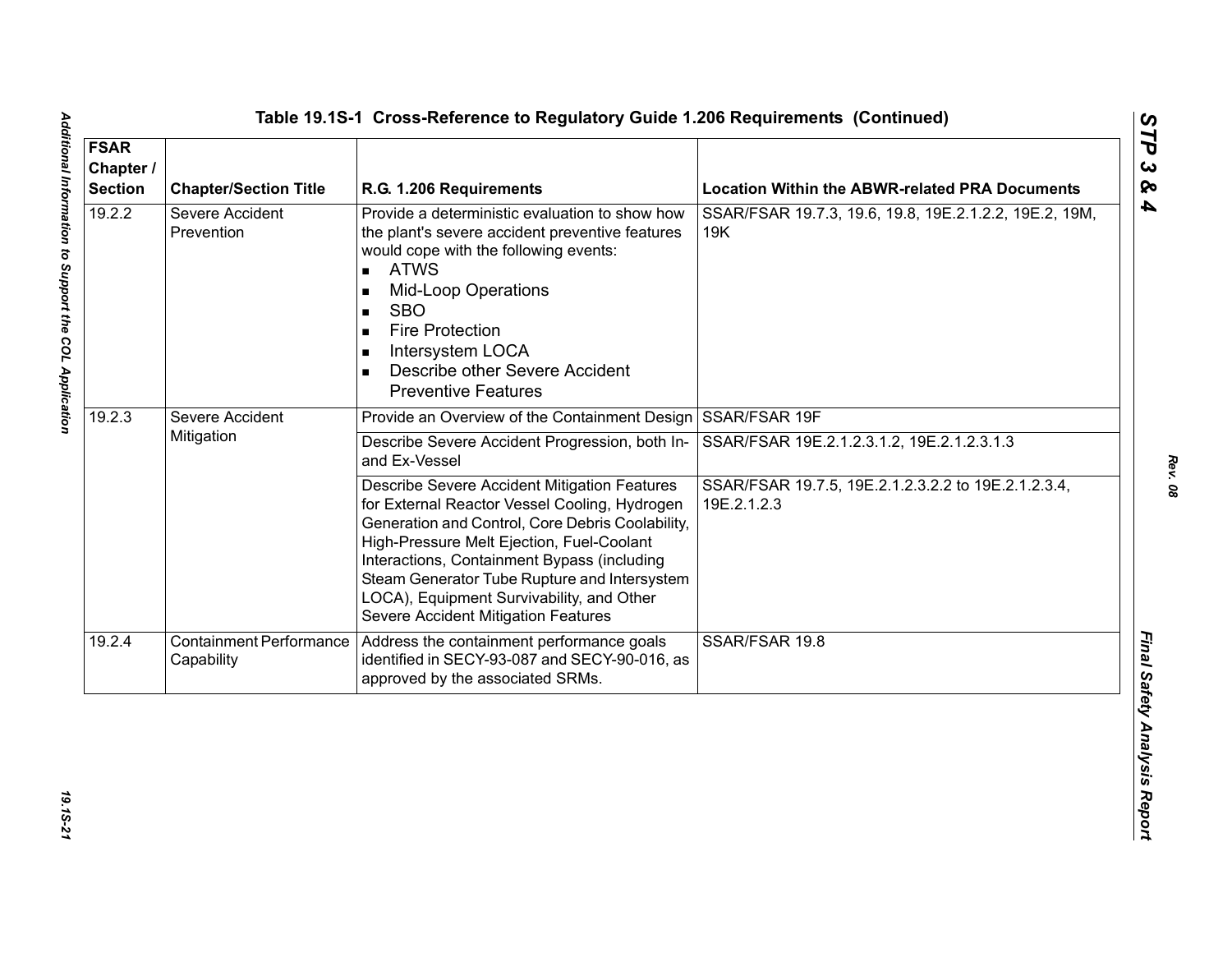| <b>FSAR</b><br>Chapter /<br><b>Section</b> | <b>Chapter/Section Title</b>                                                      | R.G. 1.206 Requirements                                                                                                                                                                                                                                                                                                                                   | <b>Location Within the ABWR-related PRA Documents</b> |
|--------------------------------------------|-----------------------------------------------------------------------------------|-----------------------------------------------------------------------------------------------------------------------------------------------------------------------------------------------------------------------------------------------------------------------------------------------------------------------------------------------------------|-------------------------------------------------------|
| 19.2.5                                     | <b>Accident Management</b>                                                        | Describe those actions taken during the course<br>of an accident by the plant operating and<br>technical staff to (1) prevent core damage, (2)<br>terminate the progress of core damage if it<br>begins and retain the core within the reactor<br>vessel, (3) maintain containment integrity as<br>long as possible, and (4) minimize offsite<br>releases | SSAR 19D.7, 19E.2                                     |
| 19.2.6                                     | <b>Consideration of Potential</b><br>Design Improvements<br>Under 10 CFR 50.34(f) | Describe how the requirement of 10 CFR<br>50.34(f)(1)(l) has been met                                                                                                                                                                                                                                                                                     | SSAR 19.7, 19P                                        |
| 19.2.6.1                                   | Introduction                                                                      | No specific requirements noted                                                                                                                                                                                                                                                                                                                            | SSAR/FSAR 19A.2.1,                                    |
| 19.2.6.2                                   | <b>Estimate of Risk for</b><br>Design                                             | No specific requirements noted                                                                                                                                                                                                                                                                                                                            | FSAR 19A.2.1                                          |
| 19.2.6.3                                   | <b>Identification of Potential</b><br>Design Improvements                         | No specific requirements noted                                                                                                                                                                                                                                                                                                                            | FSAR 19A.2.1                                          |
| 19.2.6.4                                   | <b>Risk Reduction Potential</b><br>of Design Improvements                         | No specific requirements noted                                                                                                                                                                                                                                                                                                                            | <b>FSAR 19A.2.1</b>                                   |
| 19.2.6.5                                   | Cost Impacts of Candidate<br>Design Improvements                                  | No specific requirements noted                                                                                                                                                                                                                                                                                                                            | FSAR 19A.2.1                                          |
| 19.2.6.6                                   | Cost-Benefit Comparison                                                           | No specific requirements noted                                                                                                                                                                                                                                                                                                                            | <b>FSAR 19A.2.1</b>                                   |
| 19.2.6.7                                   | Conclusions                                                                       | No specific requirements noted                                                                                                                                                                                                                                                                                                                            | <b>FSAR 19A.2.1</b>                                   |
| 19.3                                       | Open, Confirmatory, and<br><b>COL Action Items</b><br>Identified as Unresolved    | N/A                                                                                                                                                                                                                                                                                                                                                       |                                                       |
| 19.3.1                                     | Resolution of Open Items                                                          | No specific requirements noted                                                                                                                                                                                                                                                                                                                            | <b>FSAR 19.9</b>                                      |
| 19.3.2                                     | Resolution of<br>Confirmatory Items                                               | No specific requirements noted                                                                                                                                                                                                                                                                                                                            | <b>FSAR 19.9</b>                                      |

Additional Information to Support the COL Application